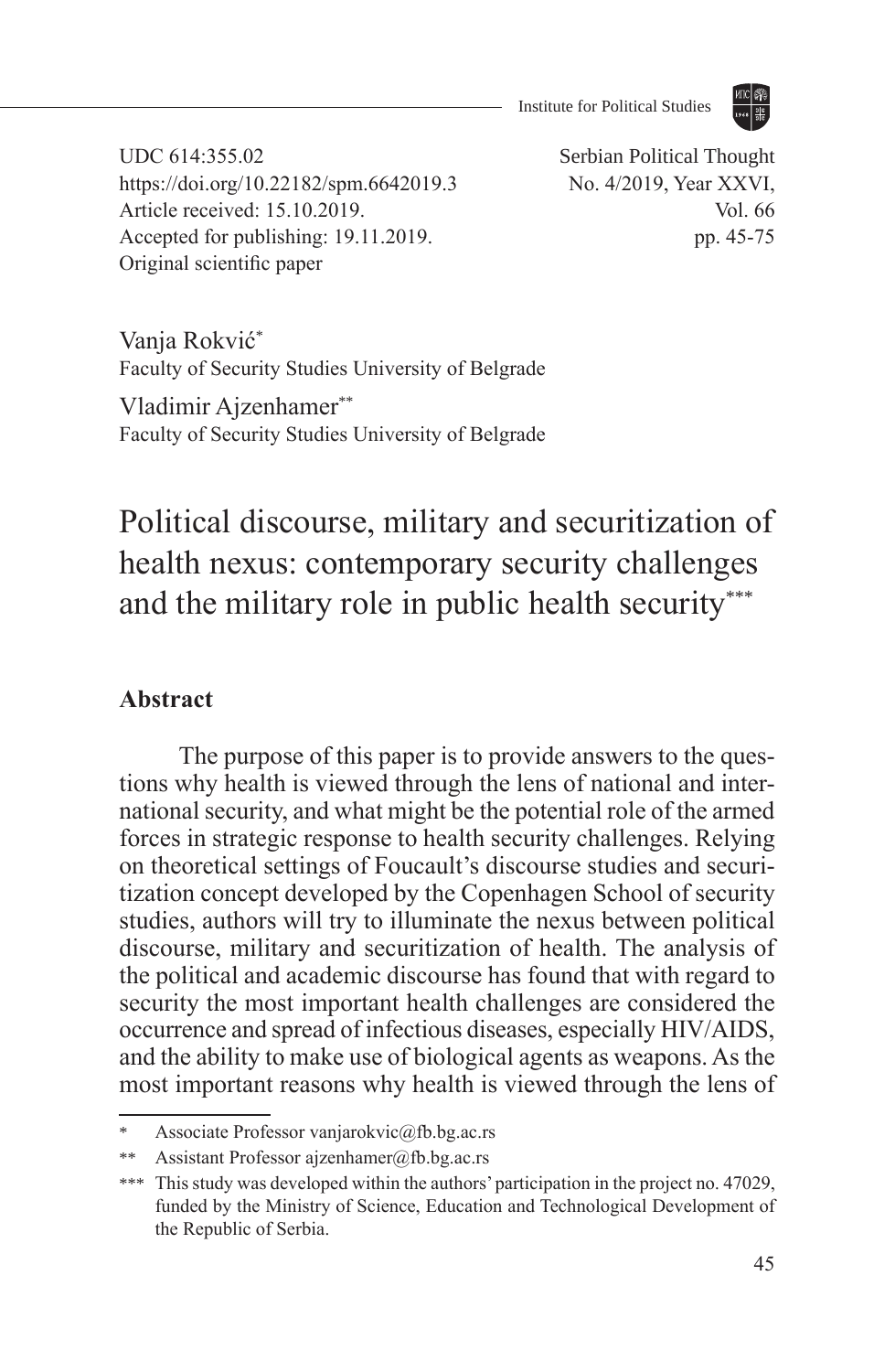security are considered to be major economic losses incurred due to health crises, high mortality rates, migration, the impact of health crises on the armed forces and peacekeeping operations. The paper concluded that the armed forces play a role in the public health security through monitoring and early warning, through epidemiological and laboratory opportunities for early detection of new epidemics or pathogens, as well as through providing assistance after major natural disasters. The paper analyzes the public health and security in the Republic of Serbia, and it was concluded that it is necessary to undertake more efforts in recognizing health as a field of national security, and health risks as the risks of security.

**Key words**: political discourse, securitization, military, contemporary security challenges, health security, health risks, war against diseases

### **Introduction**

One of the hallmarks of post-Cold War security environment is the emergence of new, as they are called, non-traditional or non-military security risks. According to Ulrich Beck "being at risk is the way of being and ruling in the world of modernity; being at global risk is the human condition at the beginning of the twenty-first century" (Beck 2006:330). According to Beck's words, unsafe and risky society entered the scene, whose main characteristic is the emergence of new risks that have three basic characteristics: de-localisation (their causes and consequences of risks are present everywhere), incalculability (consequences of these risks cannot be calculated) and non-compensatibility (damages that occur as a result of the action of these risks are irrecoverable) (Beck 2006:333-4). The 2016 World Bank report states as well that the society is facing challenges that are different in nature, but they have common features. Firstly, they are a threat to the achievements of the society, and secondly, they do not stay within the boundaries of any state (The World Bank 2016).

Although in the context of contemporary security challenges the focus has largely been placed on the migrant crisis in Europe and terrorism, one of the challenges to security of the past 15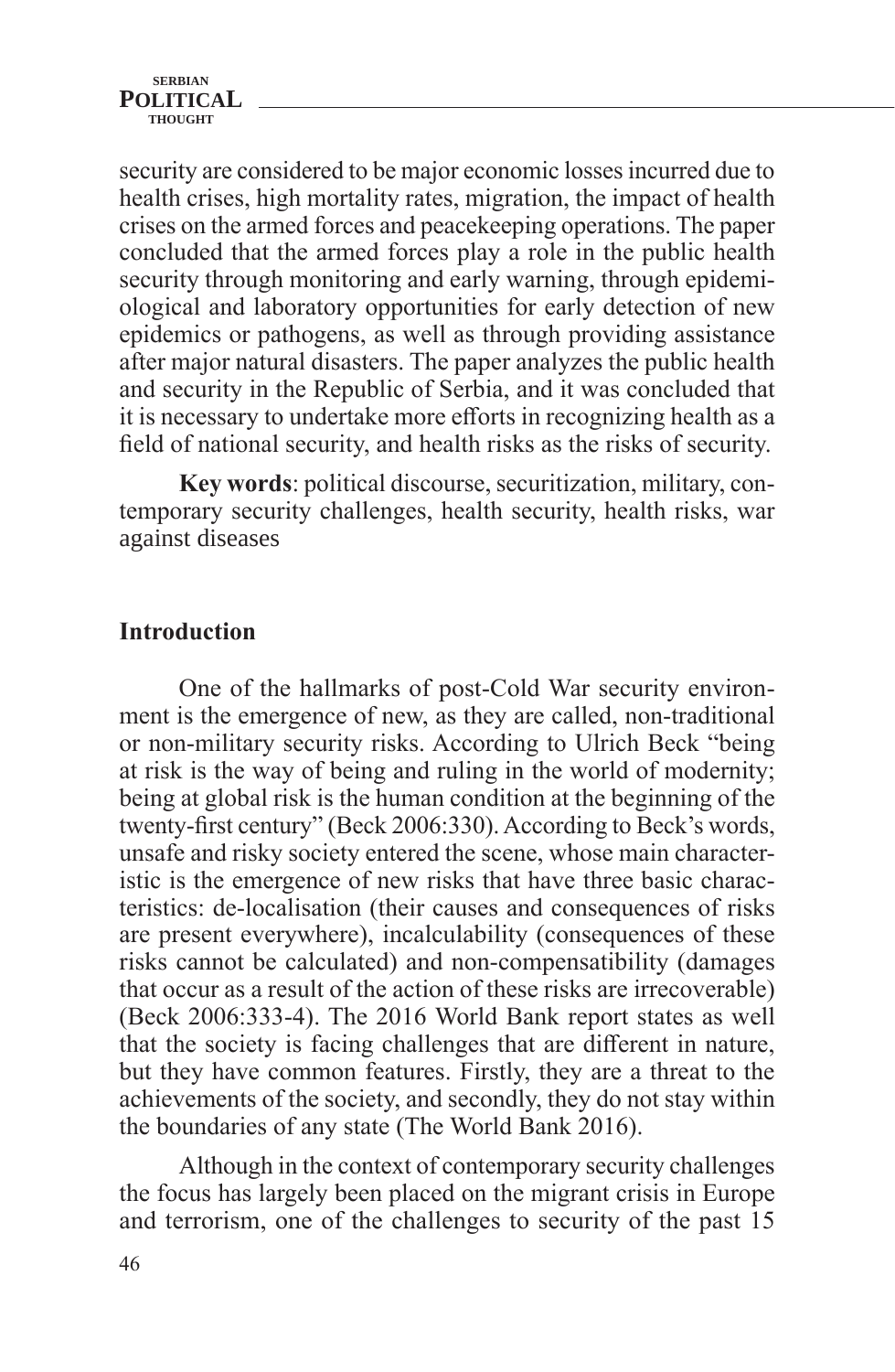years, attracting attention of both policy makers and academic community are also infectious diseases (such as HIV, Ebola, etc). The basis for the consideration of infectious diseases as a security issue is provided by the theory of securitization, by means of which through "speech act" certain problems are presented as security issues. Davies states that infectious diseases can be observed from the political and apolitical aspect. The political aspect of infectious diseases is when they are used as a biological weapon, while the apolitical aspect is their independent expansion among the population (Davies 2008:300). Whatever the aspect, the emergence and spread of infectious diseases can have social, political, economic and military consequences, and thus endanger the stability and security of the country and the region (Rushton 2011, Fidler 2003). Infectious diseases have been identified as strategic documents of many developed countries in the field of security as a challenge and a threat to national and international security, and therefore the role of the armed forces in response to these challenges and health crises has become legitimate (Watterson, Kamradt-Scott 2016). Therefore, in the political and academic discourse is often present military terminology, accordingly it speaks of 'the enemy', 'fight' against the disease, a 'war' is being declared to specific diseases (O'Manique and Fouire 2010:243). On the other hand, in small countries such as the Republic of Serbia, health in the context of national security is devoted very little attention. In Serbia, health is exclusively discussed from a medical point of view, although rare research suggests a link between health and security, as well as the role of the Serbian Armed Forces in the sphere of public health.

In this paper, by analyzing the academic literature on the field of security, by analysis of speeches by political officials, reports by international organizations and national strategic documents, we will show why infectious diseases are considered the challenges of national and international security, and what role is played by the armed forces in response to these security challenges. At the same time, we shall examine the relationship between health and security in Serbia, and point to the necessity that in new strategic documents in the field of security, health should be devoted more attention.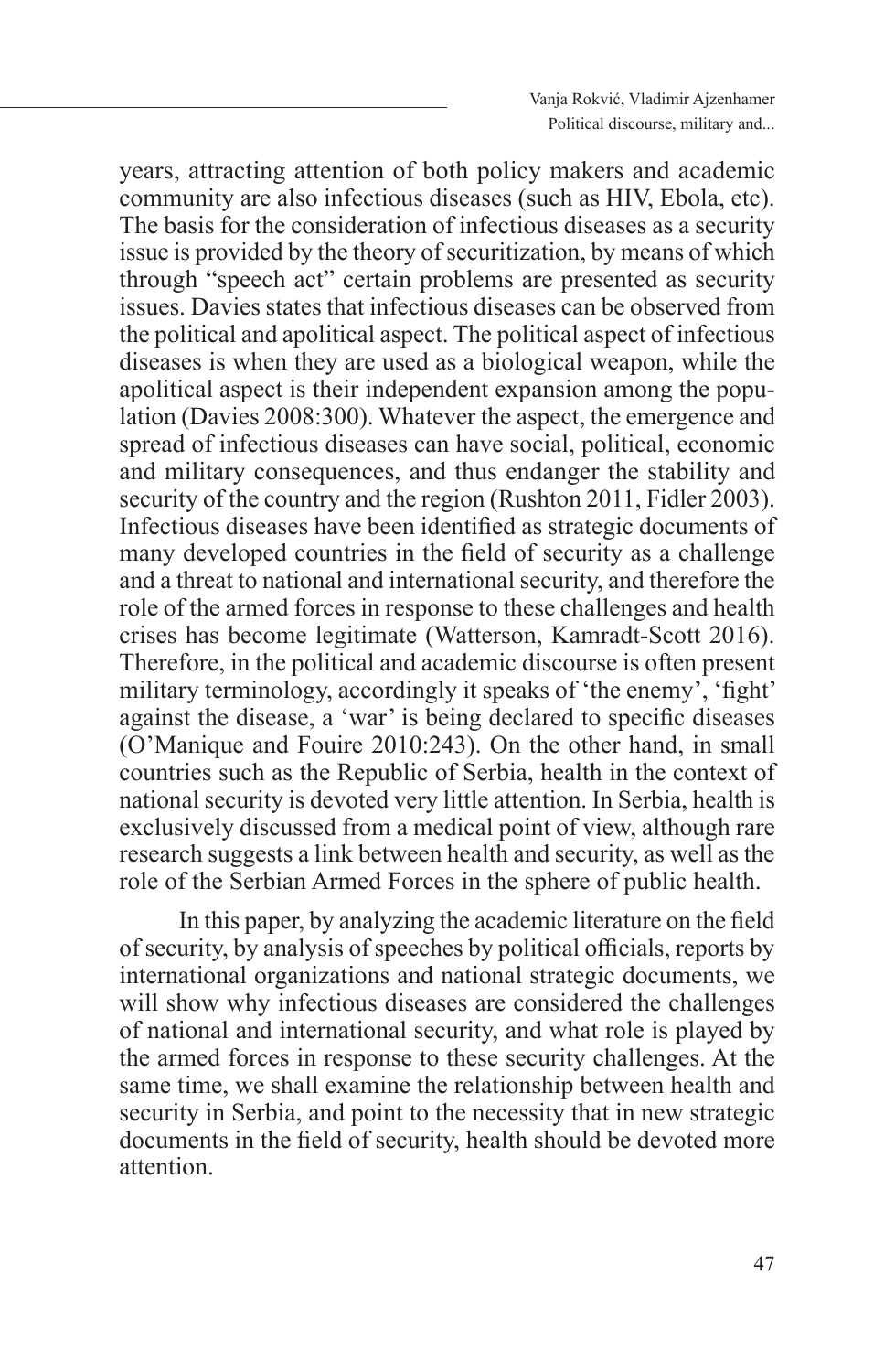# **A conceptual framework for health security: political discourse and securitization of health**

Davis, in his analysis of securitizing perceptions of infectious diseases, stated a relatively narrow definition of the political aspect, reducing it to the use of biological weapons (Davis 2008). Our opinion is that it is, nevertheless, a much wider, less exclusive, more inclusive issue. Political aspect of health threats involves not only the use of infectious diseases as biological weapons (and the devastating implications of such act) but also segments of the Davis apolitical field. The spread of infectious diseases at the national and international level inevitably has its political implications, primarily the role of the state and its institutions in the prevention of infectious diseases, fight against the pandemic, and mitigation of the consequences of health disasters.

In order to understand the scope of political aspect and mechanism of health threats securitization (as well as preconditions for its effectiveness), it is necessary, at first, to define the terms of discourse, political discourse and securitization.

Discourse is not simply a translation of reality into language, but rather a system that structures the way in which we perceive reality (Mils 2019: 51). Recalling Foucault's theory of discourse, Iver Neumann notes that discourse is not any written or spoken language, but rather a system of statements and practice that is fixed to certain institutions and which appears more or less as normal (Ejdus 2012: 99). Following Foucault's definition, according to which discourse should be viewed as a multi-dimensional phenomenon that is at same time general area of all statements, a group of individually identifiable statements and activity regulated by rules relating to a certain number of statements (Fuko 1998: 88), in this paper, we will focus on the last two indicated manifestations. When it comes to health threats, it is clear that this is a group of statements which have, as common denominator, anything that can endanger human health, especially in the context of the wider population. When we attach this group of statements to the intention of presenting these threats not only as health threats, but also as security threats, we are then entering the domain of political discourse, i.e. politicization of discourses, which, in this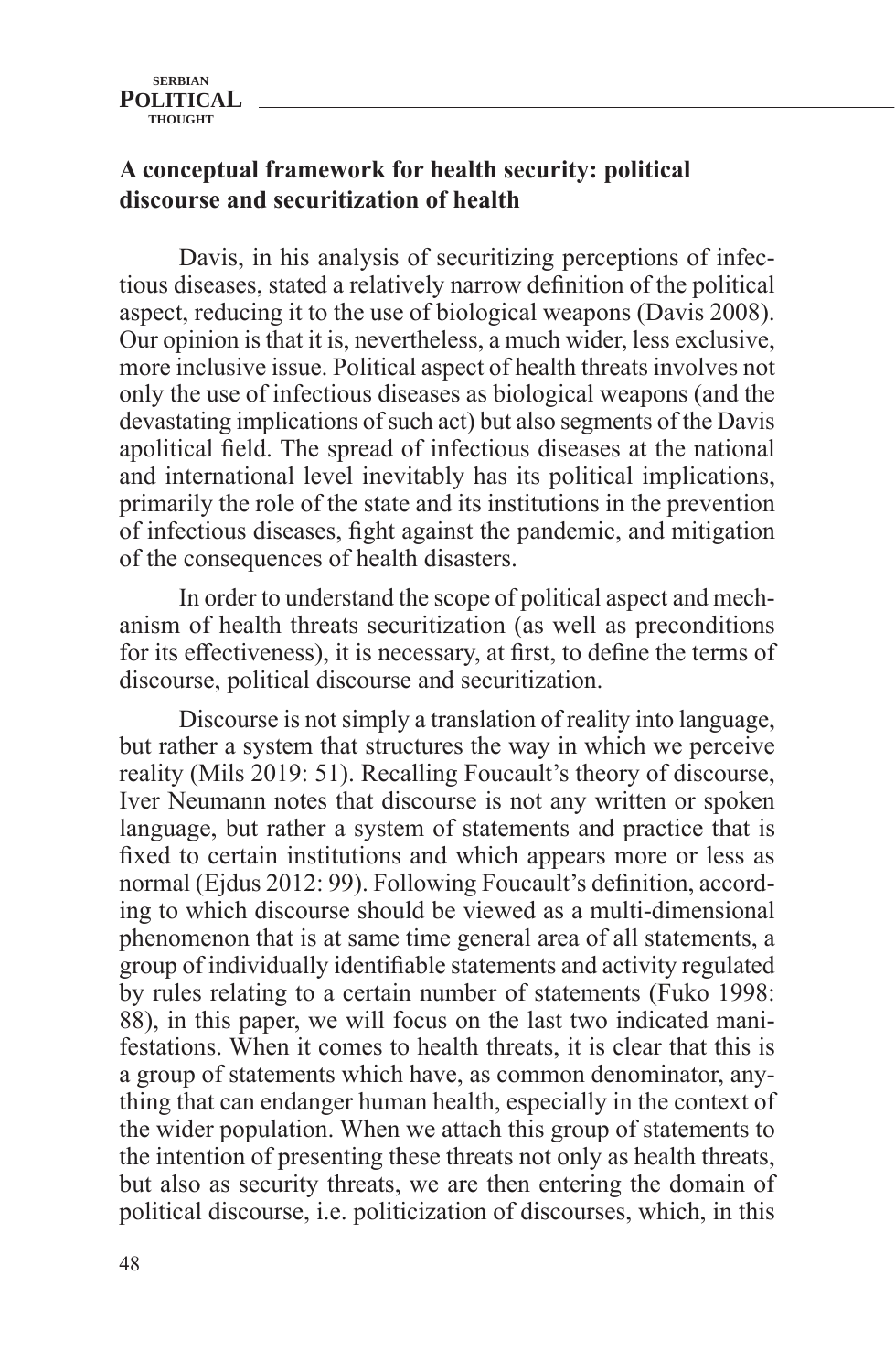particular case is regulated by rules of the securitization process. Just like discourse itself, political discourse could be determined in a multitude of ways. Highlighting "the reflexive and potentially ambiguous nature of the term political discourse" Wilson sees it through lenses of dualism - as discourse "which is itself political" and like political discourse which is "simply an example discourse type, without explicit reference to political content or political context" (Wilson 2003: 398). In the first case, emphasis is on the production and reproduction of power and control, while in the second case it is about discourse that belongs to one specific area of social action. However, not many authors support the view of political discourse as an umbrella term that includes all forms of discourse in which power, control and domination are present. Wilson believes that this view is too broad and that it opens the possibility of introducing almost every discourse as a political discourse (Wilson 2003: 398, 411). On the other hand, he points to certain disadvantages of the reduction of political discourse to discourse "concerned only with formal/informal political contexts and political actors" (Wilson 2003: 398, 399).<sup>1</sup> Nevertheless, in the absence of a better solution, most researchers use this term pragmatically in the context of "Discourse which is implemented in politics as a social activity and produced mainly by politicians in its official professional roles and institutional environment" (Vukovic 2014: 213). We will accept this, to some extent, simplified view, and extend it to people who are not professionally involved in politics (in our case, scientists and military figures) but that are linked to the discourse expressed with political intent and/or in political context (Vukovic 2014: 213).

When it comes to health threats in the context of security threats, then we are talking about a specific type of political discourse that takes on the form of securitizing discourse. According to the interpretation of the Copenhagen School, securitization is the process of translating an particular issue in the security issue through speech act, whereby securitizing actor insists that there is an existential threat to the reference object that is necessary to protect, and therefore requires the application of extraordinary measures (Buzan, Waever, de Wilde 1998: 23; Van Dijck 2006: 2;

<sup>1)</sup> E.g. Wilson raises the issue of family political debates, considering whether this is a matter of political discourse or family discourse on politics?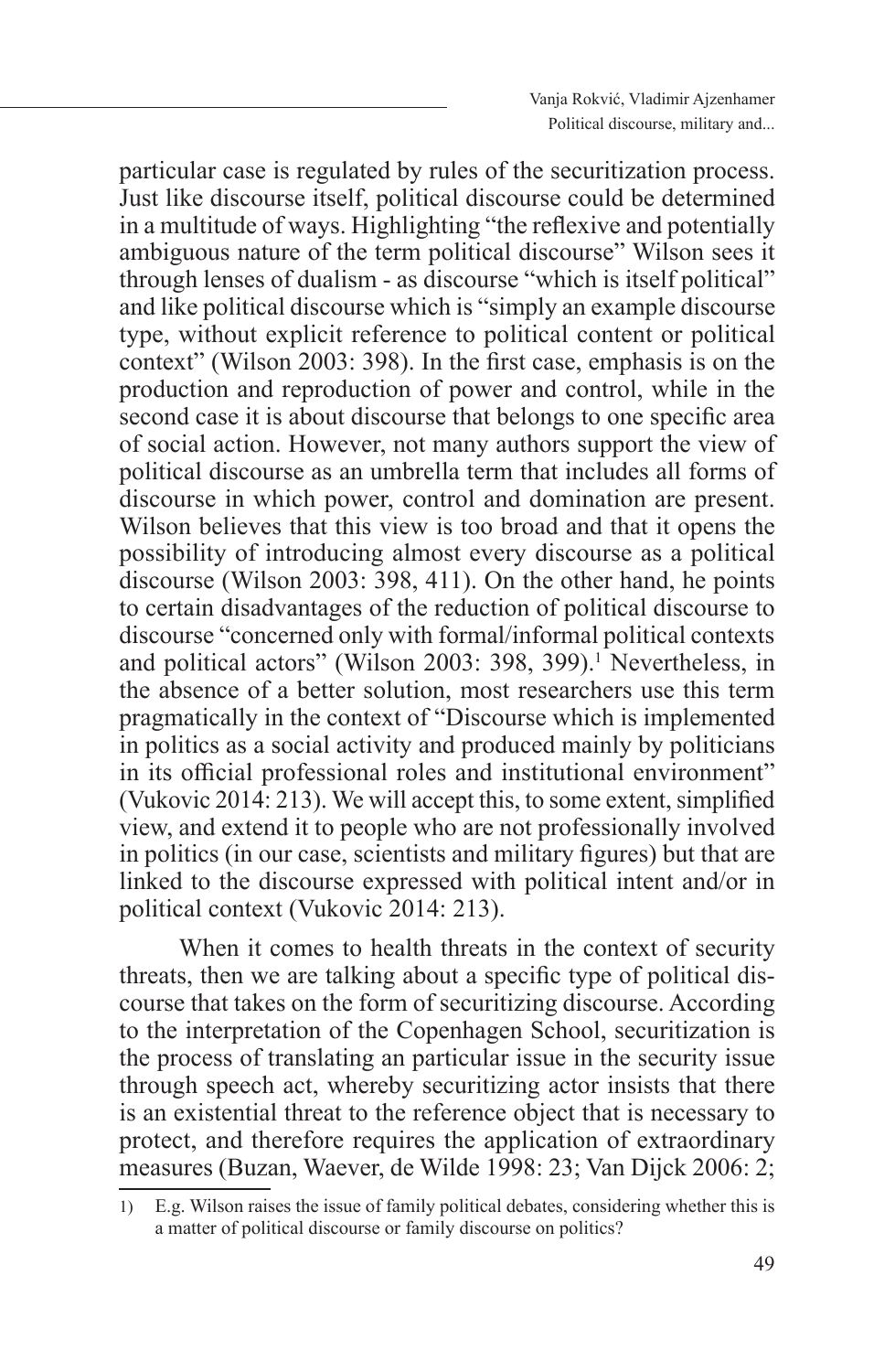Ejdus 2012: 107). Accordingly, Balzacq defines securitization as "a set of interrelated practices, and the process of their production, diffusion and reception/translation that bring threats into being" (Balzacq 2011: xiii). Van Dijck notes that the consequence of this action can be seen as a form of rules violation "by which issues is moved out of the realm of normal politics into the realm of emergency politics, where it can be dealt with without the normal (democratic) rules and regulations" (Van Dijck 2006: 2).

It is important to underline that securitisation is a phenomenon that, by its scope, goes beyond the boundaries of discourse. Primarily because of its last stage, which consists in the adoption of extraordinary security measures<sup>2</sup> and that, accordingly, we can speak about successful or unsuccessfully implemented securitization.<sup>3</sup> It is precisely at this last stage i.e. the implementation of an extraordinary measure, one can find the reason for which we can't not label every speech on security and security threats as securitization. Here is in force Foucault's principle of "rarefaction of discourse" trough "rarefaction of the speaking subjects" (Fuko 2019: 18, 19, 24; Mills 2019: 57). This means that securitization implies an exclusive access to discourse, i.e. the right to speak authoritatively is not allowed to everyone and authority itself arises from the ability of "broadcaster" to put a monopoly of legitimate use of physical force into the service of securitization or at least to influence its activation in order to combat the designated threat.

<sup>2)</sup> It should be noted that there are securitization theorists who believe that legitimization of the future use of special measures doesn't have to be the final outcome of this process. Juha A. Vuori lists several forms of securitization, of which one that Copenhagen school speaks of is only the first in a row. For example, Vuori identifies the form of securitization primarily focused on putting a particular issue on the agenda, which then aims to convince the audience in its security dimension (Ejdus 2012: 112).

<sup>3)</sup> For example, Andrew W. Neal interprets the establishment of FRONTEX (The European Border and Coast Guard Agency) as a failure of the EU's attempt to securitize the migration issue. According to Neal, although immediately after the 9/11 terrorist attack EU tried to prevent future theorist threats by securitizing the issue of migration, FRONTEX is not the result of emergency measures derived from securitizing discourse, but is the result of gradual political and security negotiations conducted in the institutional structures of the EU. Therefore, according to Neal, FROTEX should be "considered in the context of the numerous other institutional, technical and legal tools being developed by the EU for the management of migration, security and indeed many other areas of policy" (Neal 2009: 333-356).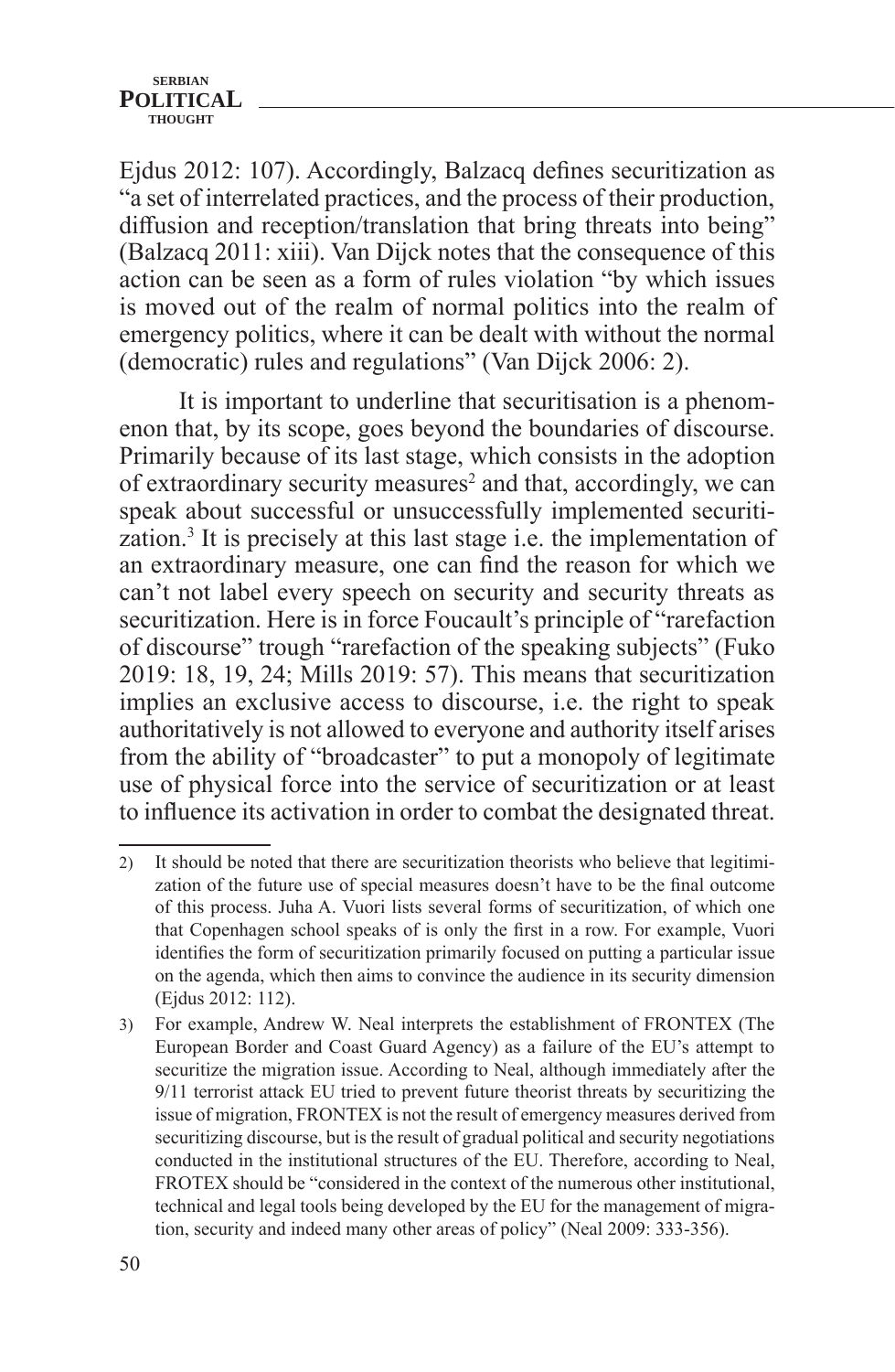As the monopoly of force fall exclusively under the jurisdiction of the state and political authorities (Weaver 1995) then securitization can be characterized both as a political and security process. As Buzan, Weaver and de Wilde notes, "Security" is "the move that takes politics beyond the established rules of the game and frames the issue either as a special kind of politics or as above politics" (Buzan, Waever, de Wilde 1998: 23). Securitization can thus be seen as a more extreme version of politicization (Buzan, Weaver, de Wilde 1998: 23). Therefore, not every speech about security and security threats can be interpreted as securitization, but on the contrary, it can only apply to those speeches which for the "broadcasters" i.e. securitizing actors have political decision-makers and actors that can influence political decision-making process. In other words, following Weaver's terminology, it's all about the state and the ruling elite (Weaver 1995).

To summarize, the initial phase of the securitization process implies the intention of political actors to present a particular issue as a security threat of existential significance. Then, by discursive instruments they move this issue into the sphere of security, portraying it as a threat whose solution requires the urgent engagement of the state apparatus. It is easy to see that a key link in a chain that connects political nomenclature (as a securitizing actor) and wider population (as a securitizing message recipient) is a speech act. It acts as discursive agent in the process of transformation of a particular social problem into the category of security threat. However, as we shall show in the text below, speech act, as the fundamental segment of securitization, is not the only way to take part in a securitizing discourse. The way in which military is tackling the challenge of infectious diseases gives us an example of how it is possible, outside the narrative, to be the carrier of securitizing discourse.

As an example of the transformation of political discourse on health issues into the securitization of health threats, we will use US government's attitude towards the spread of HIV/AIDS, which has gradually changed from viewing HIV/AIDS as "challenge" to treating them as "threats to stability and security".4

<sup>4)</sup> Although the terms "challenge" and "threat" are often used as synonyms, there is a significant and not so subtle difference between them. Under the term "challenge" we can identify processes, changes, or activities in a particular sphere (political,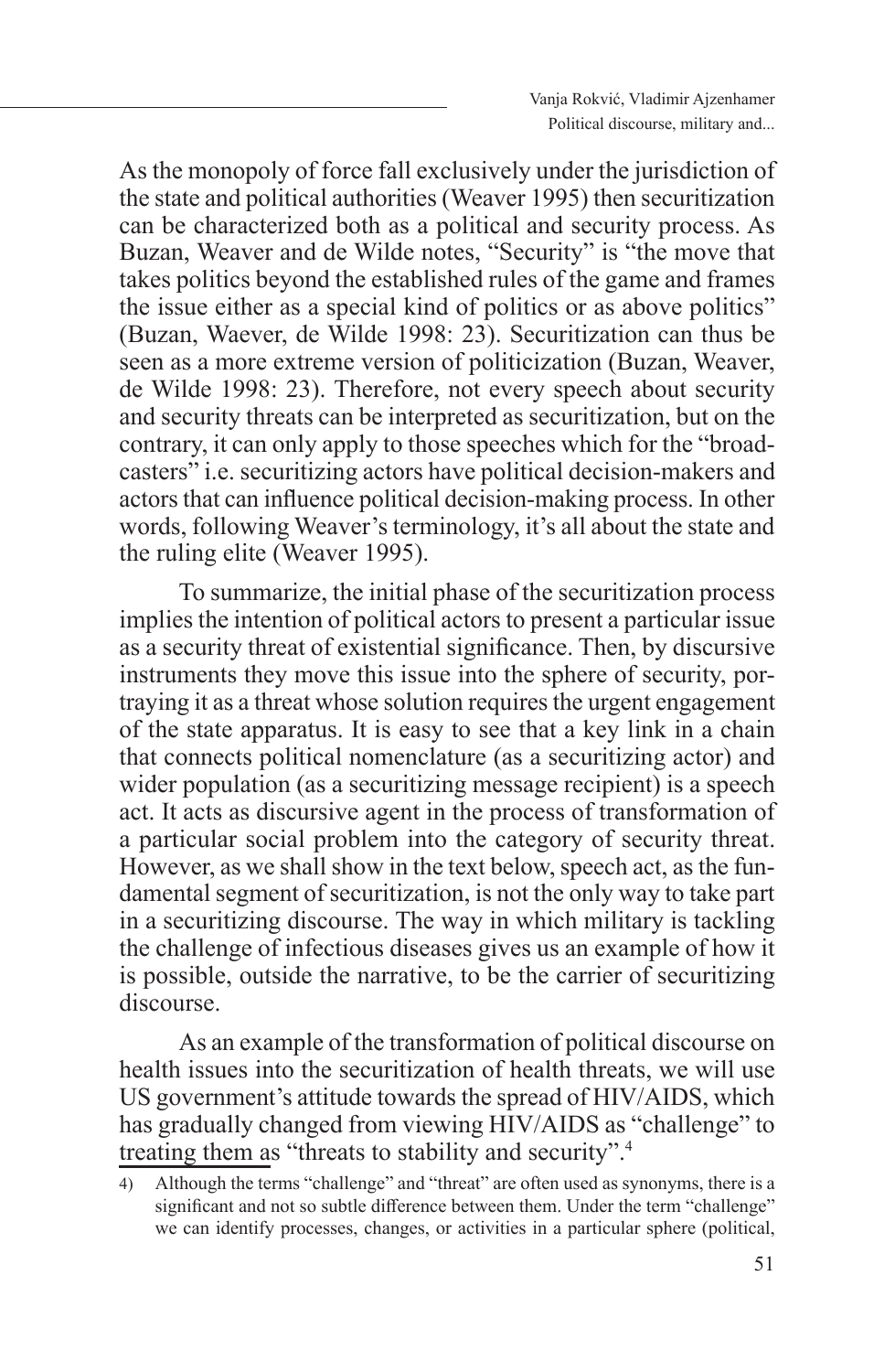# **Health issues as security issues**

Back in the early 90s of the 20th century the National Intelligence Council in the report 'The Global AIDS Disaster', described AIDS as a "time bomb" with serious economic, political and military consequences (United States Department of State 1992:1). Although, in this document, AIDS was treated as a "challenge", already in 1995 US strategy on HIV/AIDS emphasized that "HIV directly impacts military readiness and manpower, causing loss of trained soldiers and military leaders and shrinkage of recruit and conscript pools" (United States Department of State 1995:40). The following year, the then US President Clinton, issued a directive NSTC-7 confirming that infectious diseases such as Ebola, tuberculosis and HIV/AIDS present one of the most significant health and security challenges facing the global community (Rokvić, Jeftić 2015: 60, Rokvić 2016:230). The National Intelligence Council published a new report in 1999 (declassified in 2000), titled 'The global infectious disease threat and its implications for the United States', stating that HIV/AIDS has significant consequences on the military (including peacekeepers), affects social cohesion and potential conflicts, but it can also affect the relationships between the developed and developing countries due to restrictions in terms of travel and immigration policy (The US National Intelligence Council 2000, Rokvić, Jeftić 2015: 60). The efforts by the US to present HIV/AIDS as a security issue, led to the fact that in 2000, the UN Security Council adopted Resolution 1308, designating HIV as a threat to stability and security, a threat which greatly endangers peacekeepers and their operations, the threat to which is declared a 'peaceful war' (Security Council 4087th Meeting 2000).

In addition to HIV/AIDS, in the focus of securitization there are also other infectious diseases, especially after the SARS epidemic in 2003 and influenza A H5N1 (bird flu) in 2004. So in 2005 the United States adopted the 'National Strategy for Pandemic

social, ecological, etc.) that require a specific reaction or activity "which will be a test of strength, skill or ability of certain actors cope with the resulting change or process" (Stanarević, 2018: 12). On the other hand, the notion of "threats" is very complex, and in defining it it is difficult to determine whether it is only about the dangers of human activities or we suppose to take into account all the dangers that one or something can endanger (Stanarević, 2018: 12). In the continuation of this paper, we will be more inclined to this later "threats" term interpretation.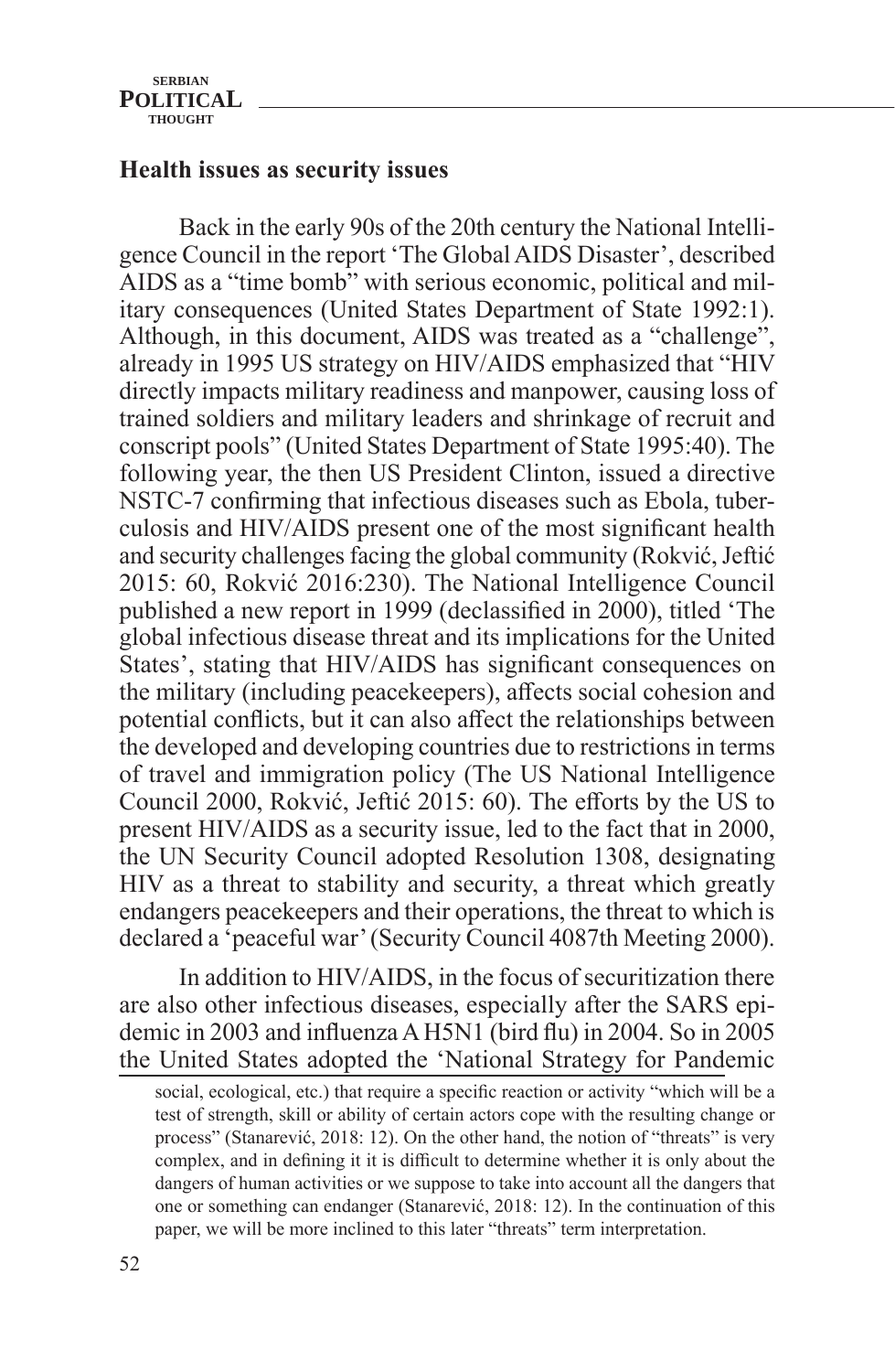Influenza', in which it was emphasized that pandemics could have "significant implications for the economy, national security, and the basic functioning of society" (Homeland Security Council 2005: ix, Rokvić, Jeftić 2015: 60). The report of the National Intelligence Council from 2008 titled 'Strategic Implications of Global Health', states that "virulent infectious diseases-including HIV/AIDS, a potential influenza pandemic, and ' mystery' illnesses such as the 2003 outbreak of severe acute respiratory syndrome (SARS) remain the most direct health-related threats to the United States" (The US National Intelligence Council 2008:5). The report said that the above-mentioned infectious diseases pose a threat to the health of American citizens; a threat to military operations; it brings about a slowdown in socio-economic development of countries of particular interest to the United States; thus jeopardizing relations because of the travel ban and immigration policy; as well as it leads to the possibility of bioterrorist attacks. After the outbreak of Ebola in 2014 in West Africa, President Obama has declared the epidemic a "national security priority" of the US and the UN Security Council securitized Ebola through Resolution 2177. In this resolution Ebola has been marked as "a threat to international peace and security" (UN Security Council Resolution 2177 2014).

The United States in 2009, published the first National Health Security Strategy, and epidemics of infectious diseases are classified as top strategic risks that threaten US interests by the National Security Strategy of the United States. National Security Strategy of the United States also emphasized that the United States are "the world leader in fighting pandemics, including HIV/AIDS, and improving global health security" (The White House 2015:14). In order to provide adequate responses to the health challenges of security, after a bioterrorist anthrax attack in 2001, the Global Health Security Initiative was founded which brings together several countries in order to strengthen the preparation and response to the global threats of biological, chemical, radio-nuclear terrorism and pandemic influenza (Rokvić 2016:231). As part of the US Department of Homeland Security the National Biosurveillance Integration Center (NBIC) was established with the aim of collecting, analyzing and disseminating information on infectious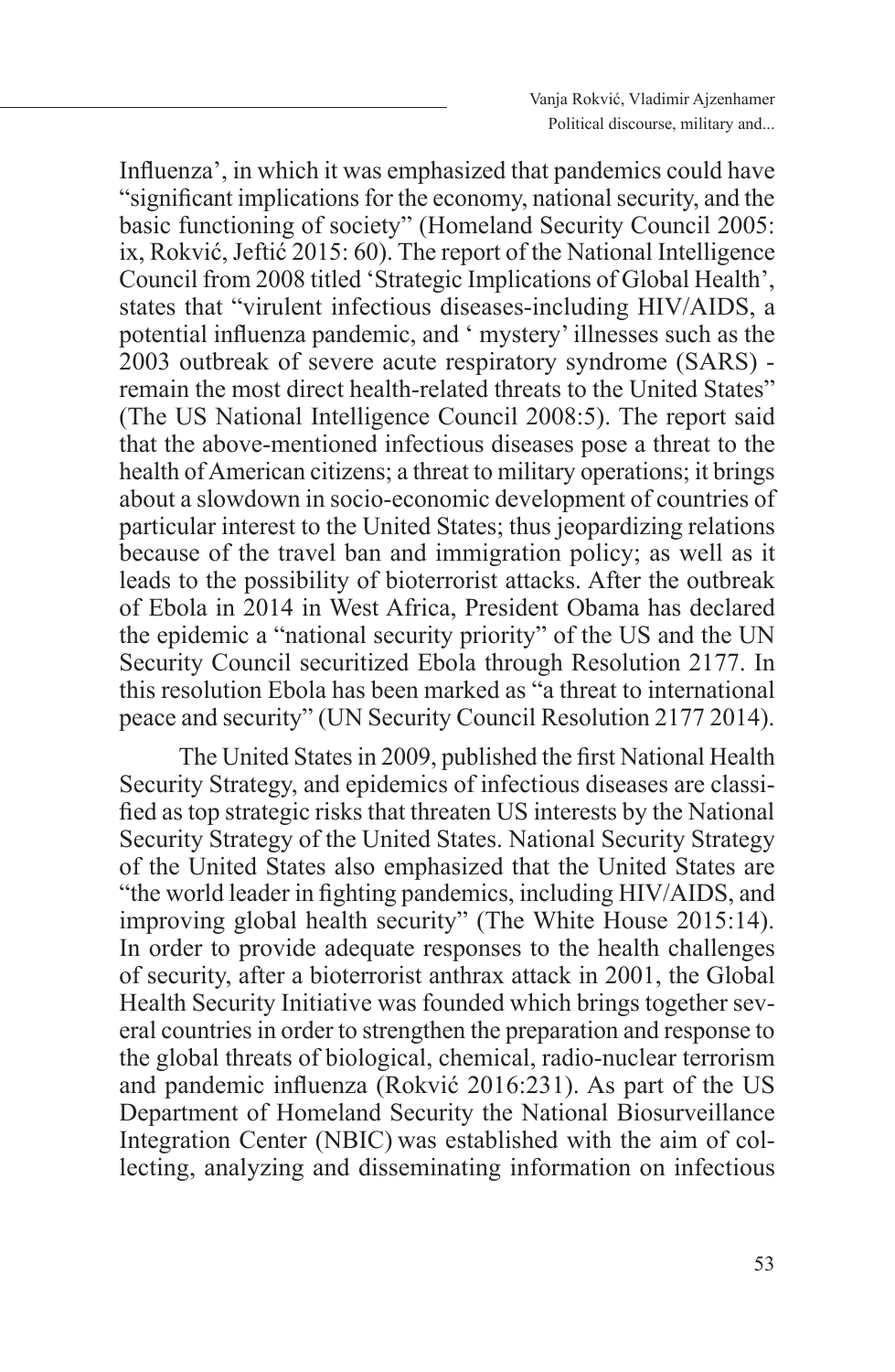diseases, so that the national response to such diseases could be as efficient as possible.<sup>5</sup>

The US is not the only country to recognize infectious diseases as a threat to security. After the bird flu pandemic British officials held a similar view, believing that the "bird flu is as much of a danger to Britain as terrorism" (Lean 2005). The National Risk Register UK edition of 2015 has recognized influenza pandemics as the highest priority risks: "influenza pandemic continues to represent the most significant civil emergency risk" (Cabinet Office 2015:14). Attention to infectious diseases as security challenges was also paid by the Russians. In 2006, the President of Russia has gathered the National Security Council to discuss the epidemic of HIV/AIDS in Russia and necessary measures to be taken to prevent further spread of HIV/AIDS (Sjöstedt, 2008). In his opening address to the National Security Council, President Putin said that "HIV infection is having a negative impact on the country's demographic situation" and needed "more than words; we need action, and the whole of Russian society must get involved" (The Kremlin 2006). At Russia's request the topic of AIDS is included in the agenda of the G8 summit held in 2006 in St. Petersburg. The summit adopted the document confirming that "major diseases such as HIV/AIDS, tuberculosis, malaria and measles continue to exact a heavy toll on economies and societies around the world, particularly in developing countries" (Levin 2006). Russian National Security Strategy to 2020, as the most important challenge in the field of health and national security has recognized a mass spread of HIV infection (Указ Пресидента Российской Федерации 2015).

From the foregoing, one can easily see how political discourse focused on infectious diseases, at first treating them as challenges, takes the form of securitizing discourse, and begins to treat them as a security threat. The international community has crossed the path from "global AIDS Disaster" and "AIDS time bomb" as political discourse in the USA in the early 1990s, to HIV/ AIDS as a "threat to stability and security" against which "peace war" should be launched, at the beginning of the XXI century. In other words, the process of securitization began in the United

<sup>5)</sup> For more information on National Biosurveillance Integration Center see: https:// www.dhs.gov/national-biosurveillance-integration-center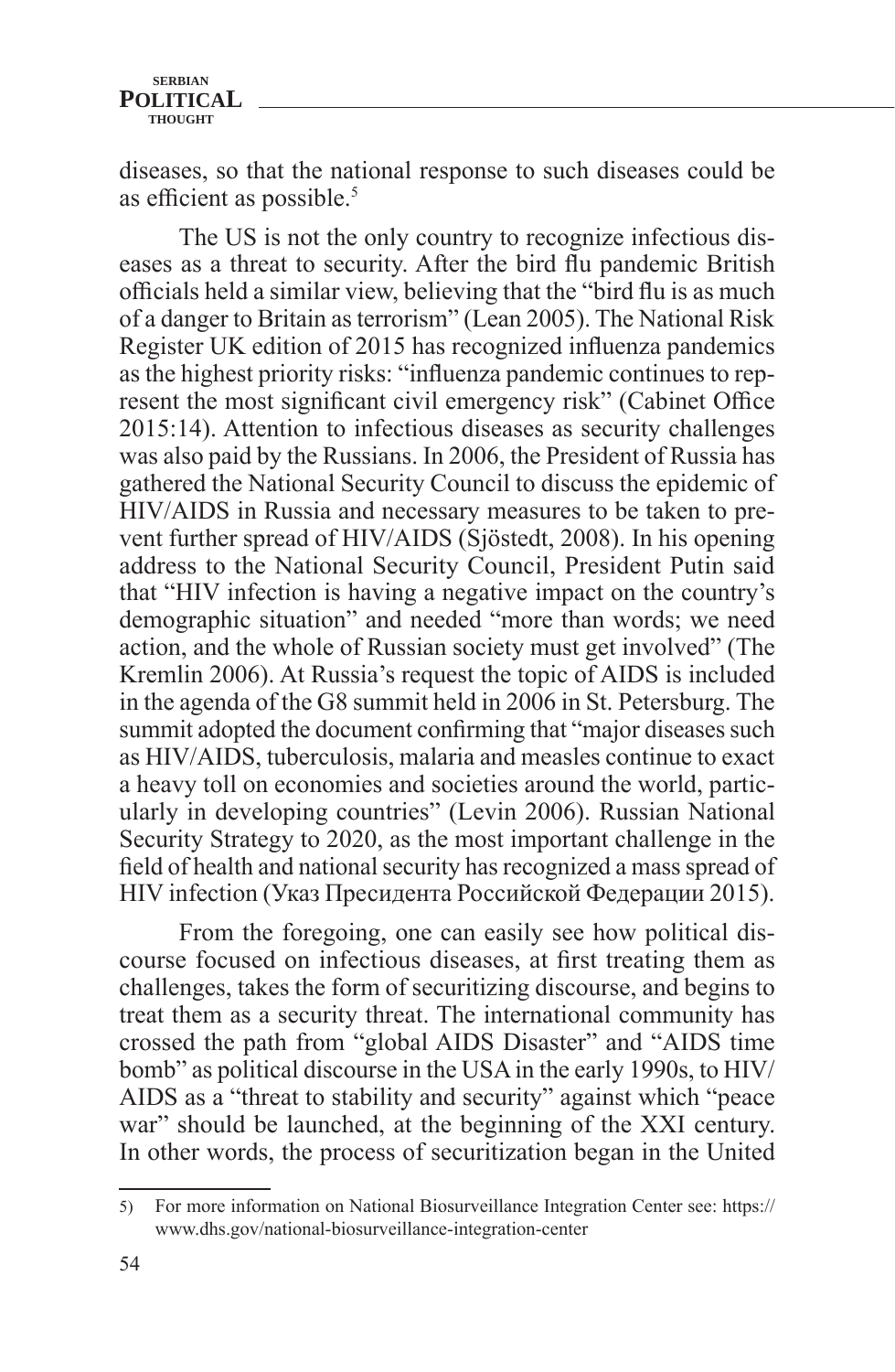States and thanks to their efforts UN has made step towards global securitization of infectious diseases, which led other major nations to identify public health threats as "a threat greater than terrorism" (UK) and "most significant emergency risk" (Russia).

Securitization of health has found its place in the political but also in the academic discourse. In the last 15 years a large number of research papers in the field of international relations and security, is dedicated to the observation of health through the lens of security.

# **Health threats as contemporary security challenges – Academic Discourse**

Maclean states that the issues of globalization, threats of bioterrorism and mass and rapid spread of infectious diseases are interrelated and that as such have attracted the attention of scientists in the field of international relations (Maclean 2008:475). Moreover, Fidler in his work as 'Health Foreign Policy: Between Principle and Power', talks about "political revolution" in the relationships between health, foreign policy and international relations (Fidler 2005:179). Therefore, the themes of health security are largely represented in journals on international relations, such as the journal International Relations, International Affairs, European Journal of International Relations, as well as the leading journal in the field of security - Security Dialogue. Health has become an unavoidable issue, and in many other publications in the field of security. For the purpose of this paper we have analyzed: The Routledge Handbook of Security Studies; The Routledge Handbook of New Security Studies; Security Studies A Reader; Critical Security Studies An introduction, 2<sup>nd</sup> edition; Security Studies: An Introduction. In the publication, The Routledge Handbook of Security Studies, among contemporary security challenges are also studied challenges in the field of health (Cavelty, MMauer 2010), while The Routledge Handbook of New Security Studies deals with a new area of security, including the security of pandemics and biological security (Burgess, 2010). Security Studies: A Reader deals with dimensions and security issues, such as HIV/ AIDS (Hughes, Meng 2011) and Security Studies: An Introduction,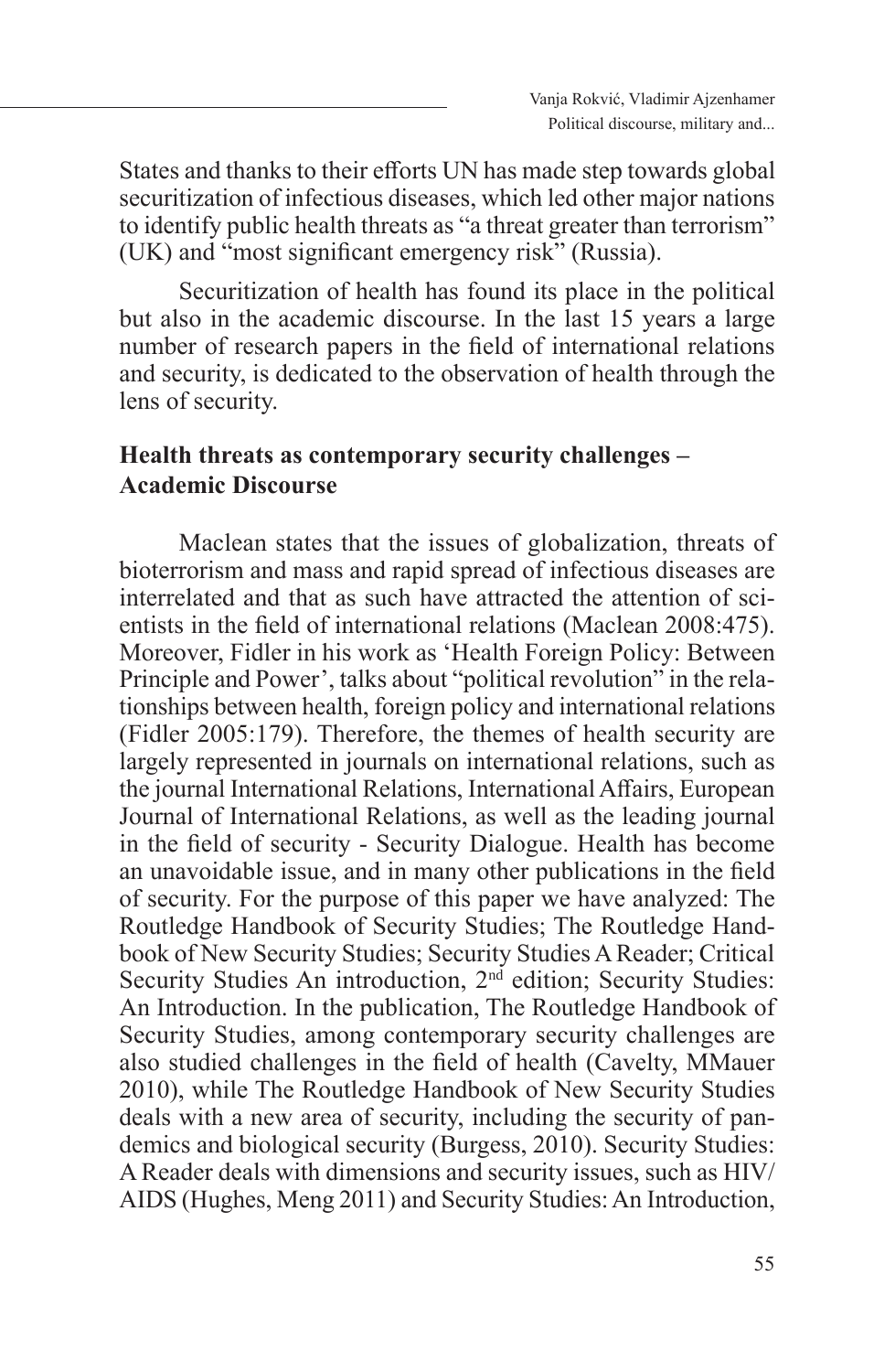talks about the key concepts in the field of security, among which is health (Vilijams 2012). About health, as a security issue, also deals with the Critical Security Studies An introduction, 2nd edition (Peoples, Vaughan-Williams 2015). There is a growing number of publications dedicated exclusively to health security, such as Securing Health (2016), Disease Diplomacy - International Norms and Global Health Security (2015), The Routledge Handbook of Global Health Security (2014), Security and Global Health (2010) and others.

These facts are important for the reasons beyond the strictly academic framework. Although the academic community is not directly involved in the process of political decision-making, it can be one of the bearers of political and therefore security discourse. The sensitivity of issues such as the issue of health security dictates imperative of the competence of actors who are the carriers of its discourse. Here we have in effect, already mentioned, Foucault's principle of "rarefaction of the speaking subjects" which makes it impossible, for those who did not meet certain requirements or from the beginning was qualified for it, to enter the discourse order (Fuko 2019:24). The question of health security fits perfectly in Foucault's claim that not all areas of discourse are equally open and accessible, on the contrary - that some of them are largely prohibited (Fuko 2019: 24). In this case, scientific competence represents entry ticket for the participation of academics in the health threats discourse. At the same time, it is the basis of authority that allows entry into the order of discourse and the source of authority of that discourse itself. Although the academic community cannot independently be the carrier of the securitization, it can be, with its scientific credibility, a pillar of support for the securitization of health threats.

In the academic literature is currently in progress a debate over the question of whether health and security should be linked at all, then which issues in the field of health should be viewed as a security threat, and further why certain issues in the field of health are considered security threat and also what are the positive and negative effects of health securitization? In this article we shall deal with issues of what in the area of health is considered a threat to security and why it is considered a threat to security.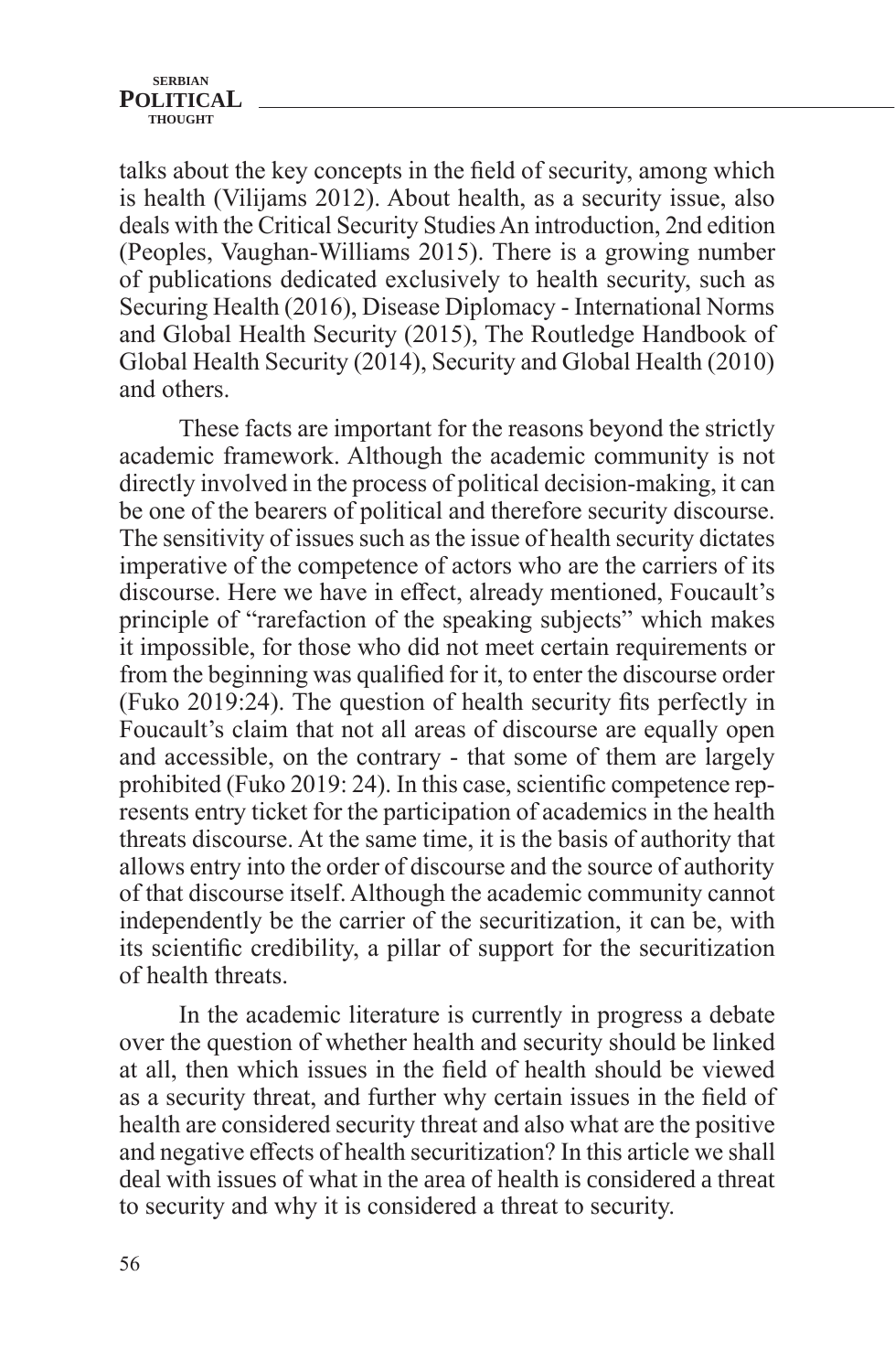Fidler argue that the concept of health security is associated with mass spreading of infectious diseases, particularly HIV/AIDS; as well as with the fact that pathogenic microorganisms can be used as a biological weapon (Fidler 2003:791-2). In fact, most of the works in the field of securitization of health is dedicated to HIV/ AIDS. Due to the consequences entailed by HIV/AIDS, Fouire states that health is now seen as "exemplar of humanity's new collective insecurity" (Fouire 2014:43). Altman even considers that the HIV/AIDS is even bigger security threat than terrorism, since it destabilizes "the social and economic order to the extent that the very survival of entire nations is at stake" (Altman 2003:417). In his works on securitization HIV/AIDS, Elbe pointed out that HIV/ AIDS significantly influences the conflicts in Africa (Elbe 2002), as well as the security sector (Elbe 2005).

In addition to HIV/AIDS, as the issues of national and international security are also viewed influenza pandemics, as well as the possibility of using a biological weapon for terrorist purposes - bioterrorism. Kamradt-Scott and McInnes believe that securitization of pandemic flu is not a new phenomenon and that the Spanish flu pandemic of 1918, represents a milestone in the securitization of infectious disease (Kamradt-Scott and McInnes 2012). However, only with the spread of SARS in 2003, the securitisation of respiratory diseases is paid special attention. After the SARS pandemic, Elbe thinks that it is "legitimately possible to view any disease with the potential to cause significant mortality and economic damage as a national security threat" (Elbe 2010:46). A special place in the securitization of health represents the analysis of infectious diseases having in mind their political point of view, or the possibility that they are used as a biological weapon. The development and use of a biological weapon, as Kellman states, represents "the dark side of globalization" and requires a global response to this threat to security (Kellman 2010:241).

The analysis of the political and academic discourse showed that health issues are viewed through the lens of security. But it certainly lacks a complete answer to the question of why health has become an issue of national and international security?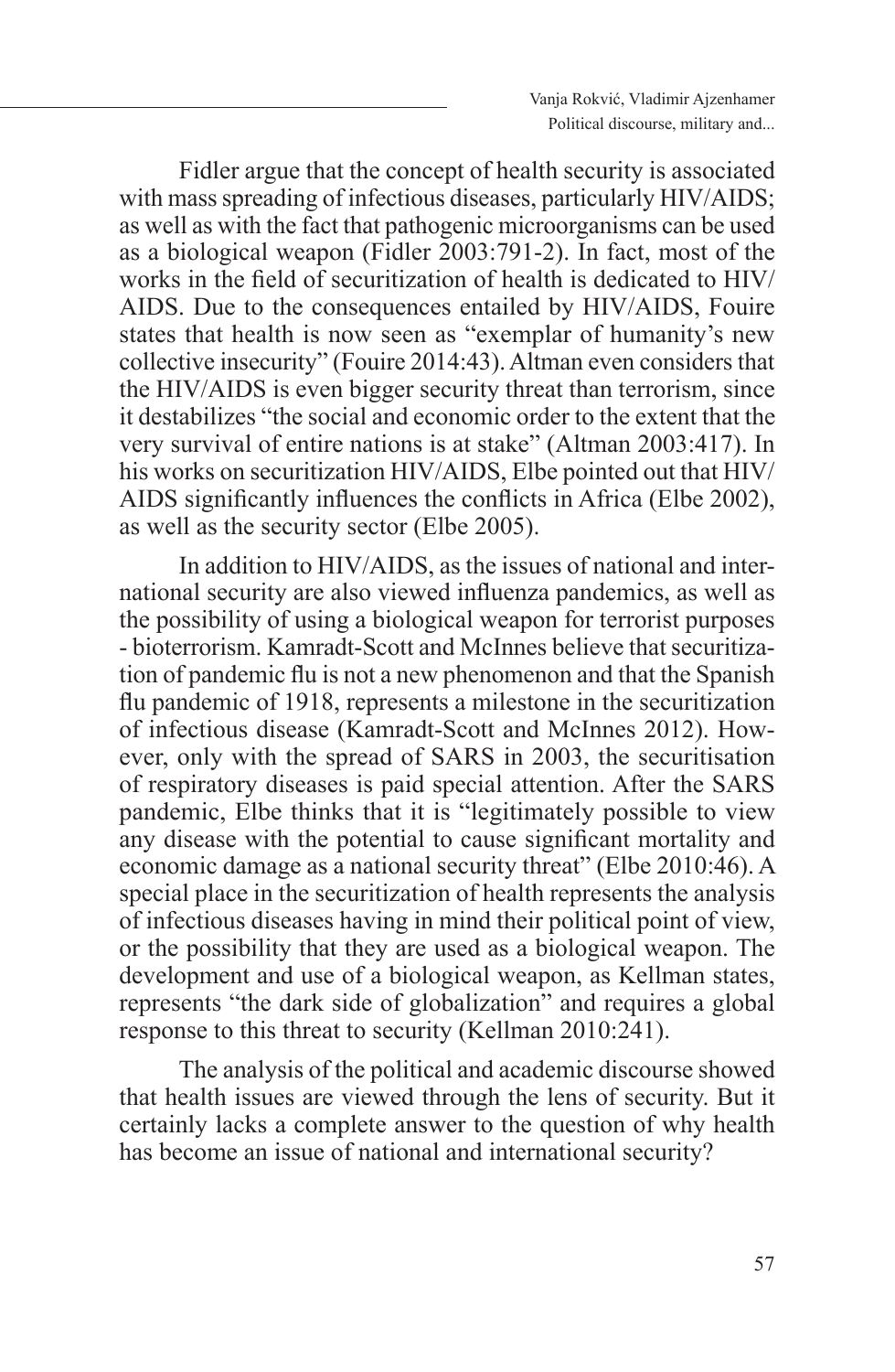# **Why health issue is constructed as threats to national and international security?**

McInnes states several reasons that might endanger the health of national and international security: a high mortality rate, a negative impact on the economy, migration, the impact on the armed forces and peacekeeping operations (McInnes 2014:9-10). And thus, according to Makinis, because of the impact on the economy, high rates of infection among the security forces, the consequences for the peacekeeping and fear that conflicts may contribute to the spread of the virus, HIV/AIDS has become a matter of national security (Makinis 2012:364-366). The similar viewpoint have O'Manique and Fouire, who, as the main threats that originate from HIV, consider economic problems, increased violence, migrations, the possibility of spread of the virus because of low intensity conflicts and others (O'Manique and Fouire 2010:250). Singer believes that HIV can have significant consequences for national and international security, endangering primarily armed forces and creating a new generation of fighters who are ready to fight – "new children of war" (Singer 2002:141-2). Price-Smith also points to the link between AIDS and conflict, believing that AIDS undermines political and economic stability which creates a fertile ground for the outbreak of the conflicts (Price-Smith 2002).

When it comes to the mortality rate, WHO Global Health Observatory (GHO) data show that only in 2017 AIDS killed 940.000 people (WHO Global Health Observatory Data, 2019), while up to 650 000 deaths annually are associated with respiratory diseases (World Health Organization 2017). However, the analysis of literature and relevant reports showed that among the most important reasons for the securitization of health are stated the effects of health crises on the national and global economy. High costs are set aside in the preparation, as well as to respond to the pandemic. Thus, the British government in 2009 spent \$ 708 million for the drug Tamiflu to combat swine flu, while sales of the drug in 2009 reached as much as \$ 3 billion (Frangoul 2014). According to World Bank estimates, the economic impact of the epidemic of Ebola Guinea, Liberia and Sierra Leone reached 2.8 billion dollars. Also, the World Bank estimates that there is a high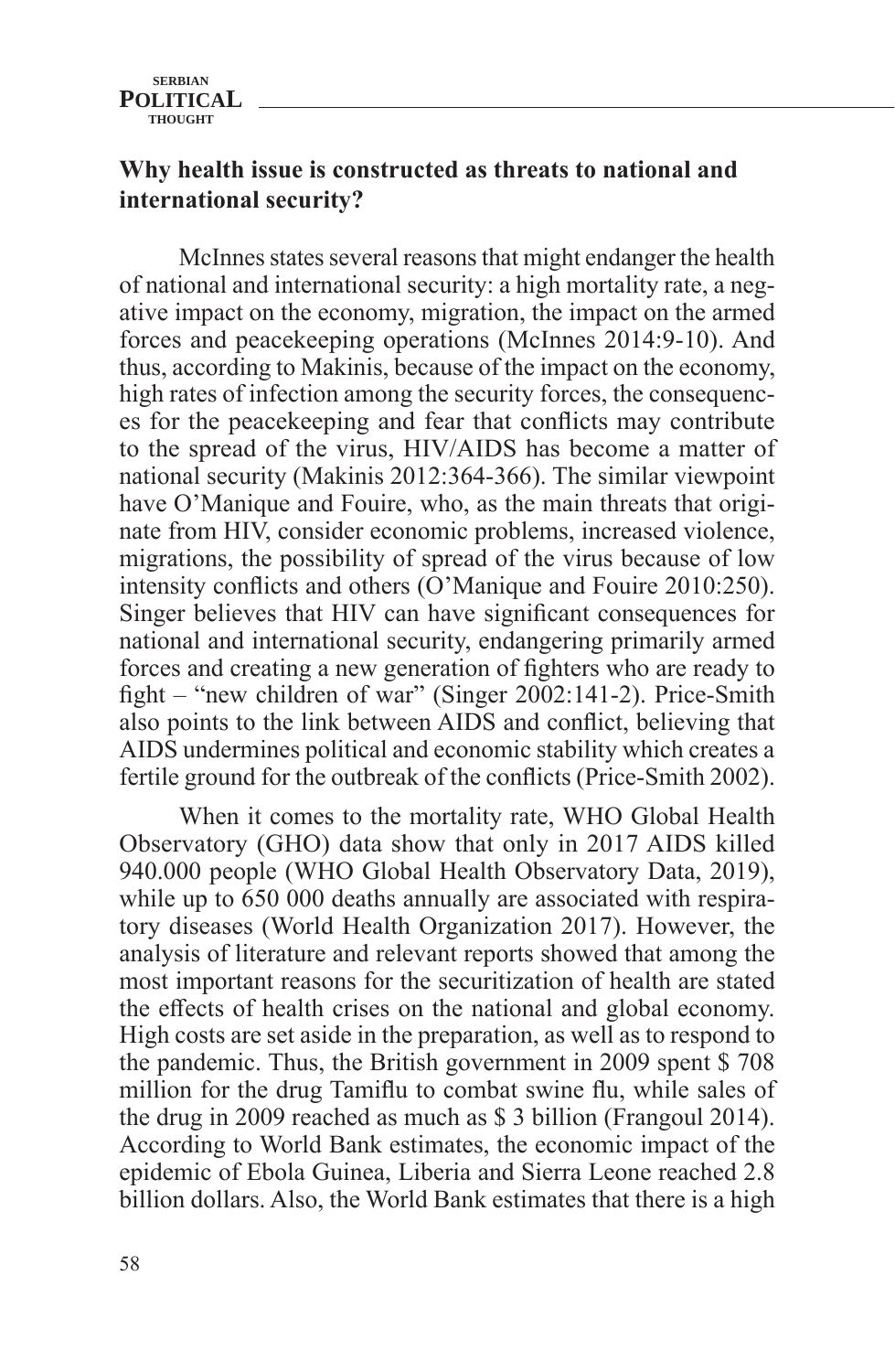probability that in the next 10 to 15 years the world is supposed to experience a pandemic of some infectious disease that can destabilize society and economy. It is estimated that the annual costs of the pandemics could amount to 570 billion, or 0.7% of GDP, while the cost of severe pandemic like the Spanish fever that hit the world in 1918 might amount to 5% of global GDP (The World Bank 2017).

Contribution to the expansion and the emergence of new infectious diseases is also brought about by greater people's mobility - migrations. Given that Europe is currently facing a large migrant crisis, one of the issues that is in focus is the impact of migration on public health. This is of particular importance because most migrants come from poor and war-affected areas. Some European officials claimed that migrants can bring "possible epidemics" (Ferguson 2015) so that the EU and WHO took the unique position that "the risk of an outbreak of infectious diseases resulting from the current influx of migrant populations is extremely low" (Scholz 2016). On the other hand, the national health system and the economy is under pressure, since it needs to respond to the health needs of migrants and enable them access to health facilities.

Next link between health and security is reflected in the fact that the military may be at higher risk of certain diseases, especially HIV/AIDS, which affects its operational capacity. It is believed that the rate of sexually transmitted diseases among soldiers is 2 to 5 times higher than among civilians (UNAIDS 1998:2). By HIV/ AIDS are the most affected the armed forces of African countries, where the prevalence is moving up to 60% (The U.S. National Intelligence Council 2000). However, this problem is not only confined to African countries. The big problem with HIV/AIDS has Russia. It is estimated that over a period of five years, 9,000 young people could not serve in the army because they were HIV positive (Feldbaum H, Lee K, Patel P 2006:0775). Ambrosio in his work 'The geopolitics of demographic decay: HIV / AIDS and Russia's great-power status', raises the question whether the HIV/ AIDS impacts on the ability of Russia "to restore and maintain its global standing" (Ambrosio 2006:10), while Sjöstedt in her work 'The Securitization of HIV/AIDS in Russia', claims that Russia is a clear case of how HIV/AIDS affects the military, the econo-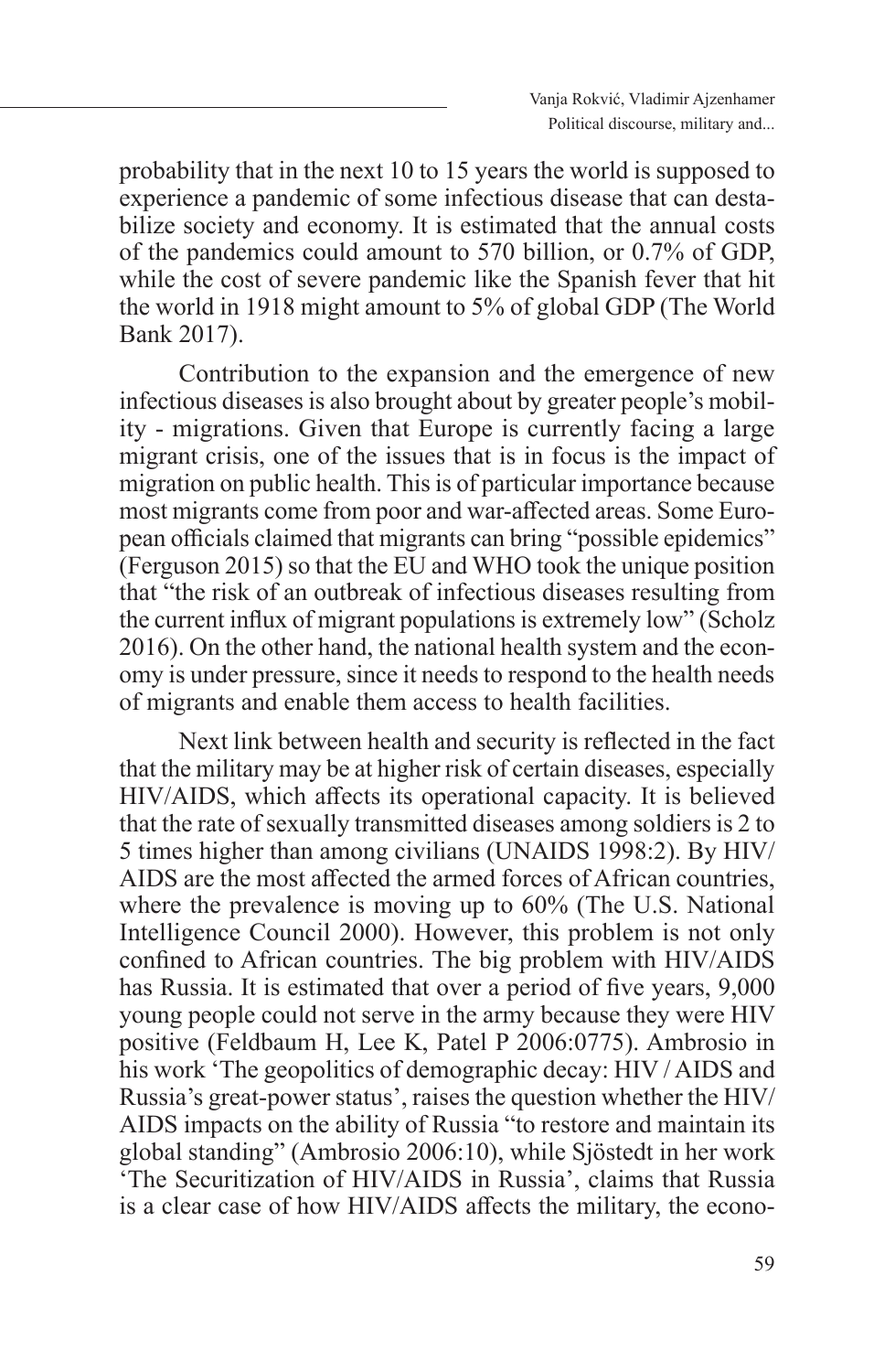my and demographics, and thus the national security of the state (Sjöstedt 2008).

Members of the military can play a role in the spread of HIV, especially during peacekeeping operations. Thus, it is estimated that among Nigerian peacekeepers HIV prevalence increased from 7% to 15% during the three years of service in the mission in Sierra Leone (Feldbaum H, Lee K, Patel P 2006: 0776). The spread of HIV/AIDS in a particular area can influence the decision of some countries whether to send their forces to peacekeeping operations, but also on the other side of a recipient country's willingness to accept peacekeepers if there is a risk that the troops contribute to the spread of the disease.

In addition to the armed forces being directly affected by certain diseases or contributing to the spread of such diseases, they have a role in combating health threats to national and international security.

### **The military role in public health security**

Since the armed forces may be directly affected by certain diseases, their main role in the field of health is "medical force protection" (Licina 2006:6-8). In accordance with the 'NATO Allied Joint Medical Support Doctrine', force protection in medical terms means "the conservation of the fighting potential of a force so that it is healthy, fully combat capable, and can be applied at the decisive time and place" (NATO 2002:23). In addition to medical care, the armed forces have other roles in the field of health. Kamradt-Scott McInnes believe that some armed forces "have been complicit in framing pandemic influenza as a security threat" (Kamradt-Scott and McInnes 2012). As an example, they cite the formation of Global Laboratory-based Influenza Surveillance Program in 1997, by the US Department of Defense. The main function of this program, which was further expanded in 1998, by formation of the Global Emerging Infections Surveillance and Response System, is conducting the control of "influenza-like febrile or respiratory illnesses" (Sueker et al. 2010:156). This system had a significant role in the detection and control of bird flu pandemic, as well as early detection and response to the swine flu in 2009. Watterson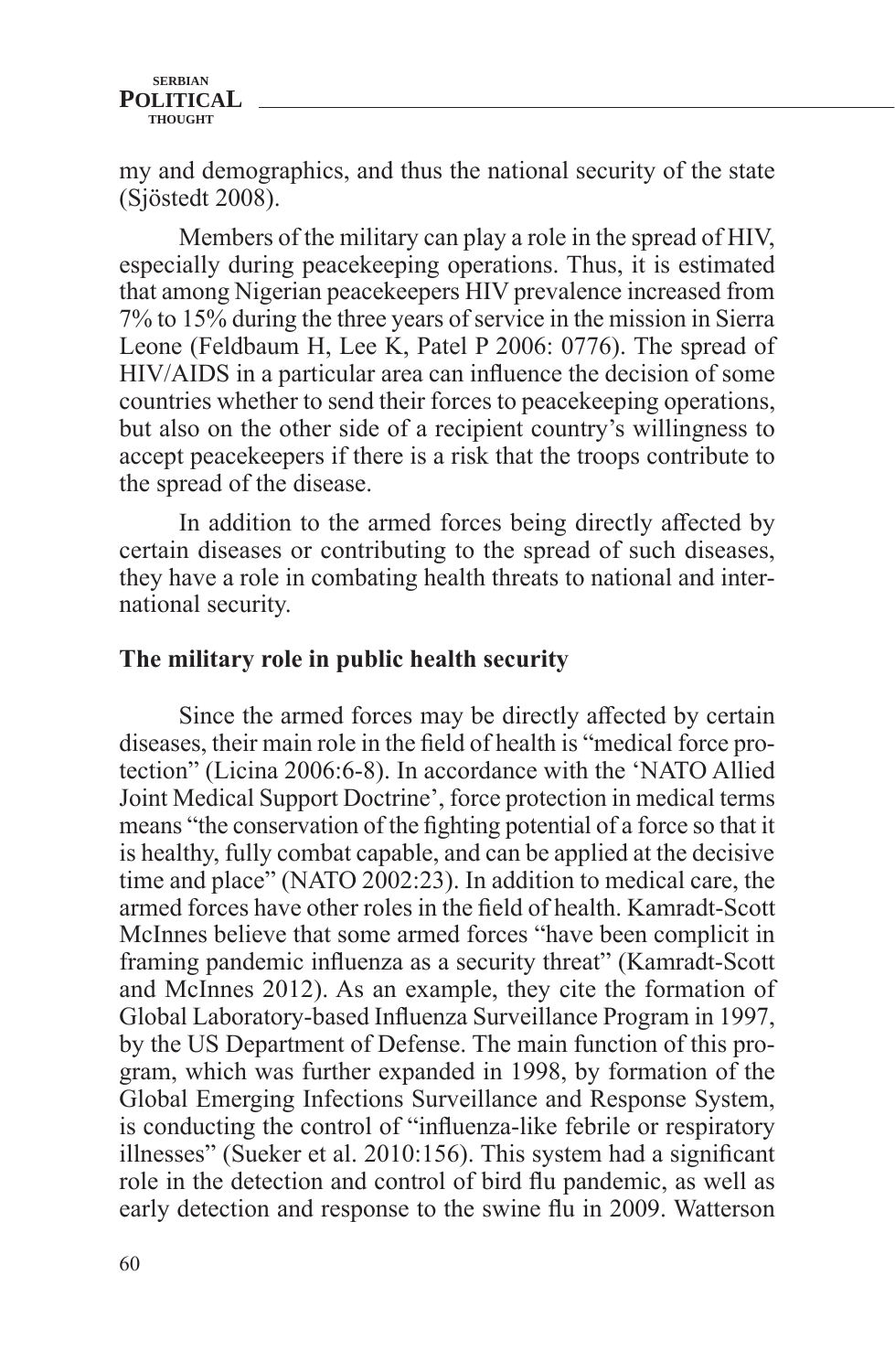and Kamradt-Scott believe that the military is a potentially powerful tool for the preparation and response to a possible pandemic of infectious diseases (Watterson & Kamradt-Scott 2016), in particular through the surveillance system and early warning, as well as through epidemiological and laboratory opportunities for early detection of new epidemics or pathogens both among the civilian and military population (WHO 2013).

The army plays a significant role in the field of public health after major natural disasters. Thus, the various states provided military aid to Pakistan after the earthquake in 2005 and the major floods of 2010, aid to Haiti after the devastating 2010 earthquake, but also to many other countries that have been affected by largescale natural disasters. Help related to the transport and delivery of water and food, and other humanitarian assistance, as well as the establishment of military field hospitals (Licina 2012).

The role of the military in the field of public health is brought into focus after the epidemic of Ebola in 2014, when the US President Obama declared "war" against Ebola and announced to send 3,000 members of the armed forces in the "war". According to the U.S. Department of Defence until 2015, the role of the armed forces in the fight against Ebola related to the provision of logistical support and training of health workers, as well as the construction of laboratories. It is estimated that the cost of the US in this battle amounted to 384.9 million dollars. Other countries, such as France, Great Britain and Norway sent the members of their armed forces, which significantly influenced the increased military presence in Ebola-affected African countries. People's Republic of China for the first time also sent 480 members of the medical military personnel beyond the borders of the state, and Lin Songtian, director general of the Ministry's Department of African Affairs, said that "China's assistance will not stop until the Ebola epidemic is eradicated in West Africa" (Taylor 2015:41). And local security forces (police and military) had a significant role in the fight against Ebola, which referred to the house search and detection of people infected with Ebola, and their referral to medical institutions (Schröder 2015). In response to the Ebola outbreak, based on General Assembly Resolution (A / RES / 69/1) and UNSC Resolution 2177 the UN established for the first time a medical mission UNMEER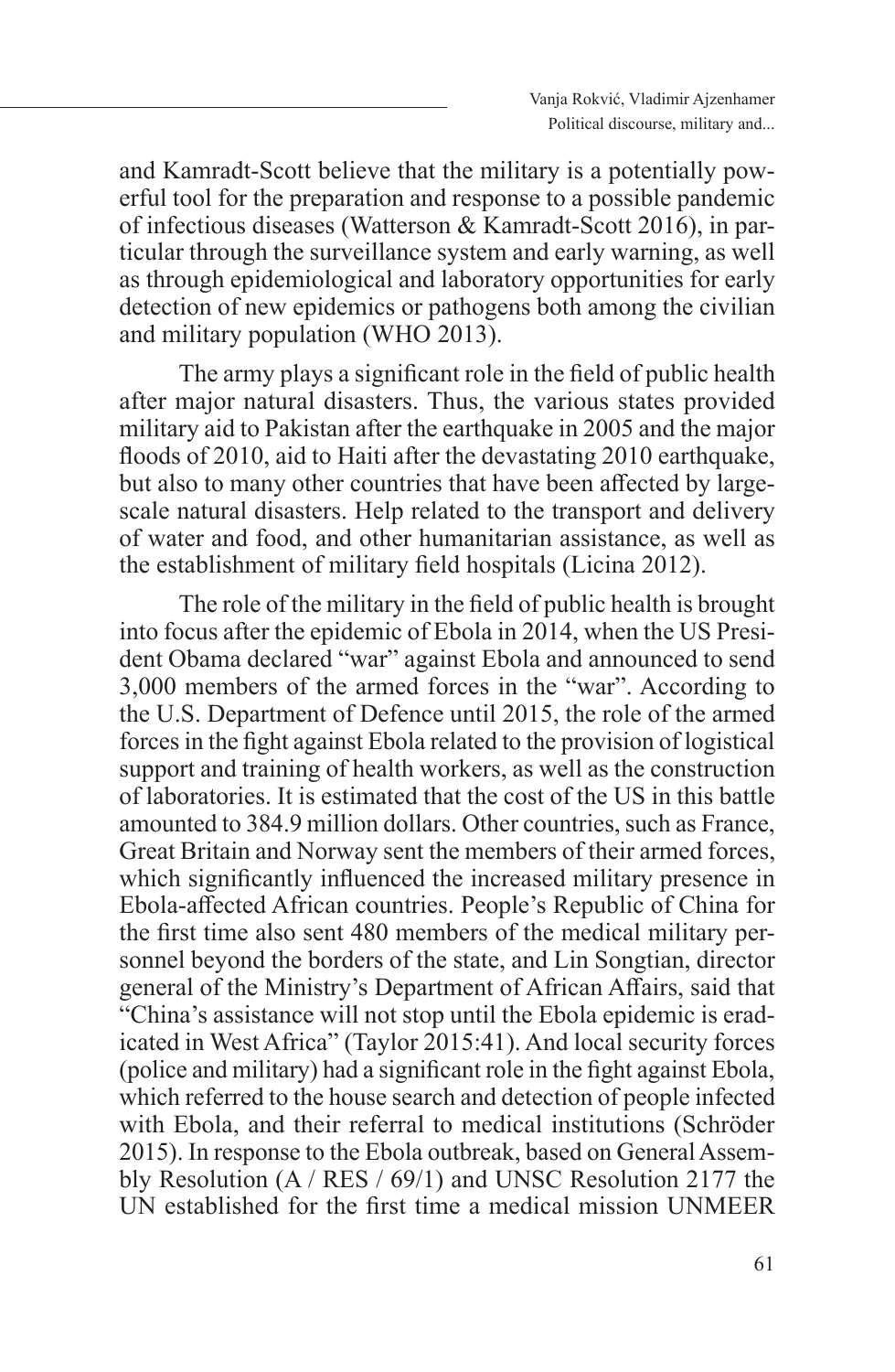(UN Mission for Ebola Emergency Response), in order to prevent further spread of the disease, treatment of infected people as well as providing basic services and preserve stability.<sup>6</sup>

The role of the military in the fight against infectious diseases can be seen beyond the triangle of prevention, suppression and rehabilitation. An army, just like academic community, with its authority can provide additional legitimacy for efforts of the state authorities to treat infectious diseases as security threats. Just like in the case of academic community, the military can not be the direct bearer of securitization, because of the construction of civil-military relations in democratic societies which grants the right of speech act as an instrument of securitization exclusively to civil authorities (in autocracies things are essentially different, but they are not the subject of this consideration). However, actions such as launching Global Laboratory-based Influenza Surveillance Program in 1997. can make military indirectly part of a securitizing discourse, and even position it as its inspirer, both at national and international level. When we say this, we have in mind the assumption that discourse, and, consequently, securitizing discourse, is also made not only from statements (that is, spoken or written narrative) but that its order, as Neumann observes, is also constituted of other forms that include "non-spoken language, such as visual symbols, as well as established social practices, such as body language or military exercises" (Ejdus 2012: 99). Therefore, the act of launching the influenza surveillance program by the institution in charge of security at the symbolic level can be a strong message (both to the civilian authorities and to the wider population) that issue of influenza should be securitized. This way, the military becomes part of the securitizing discourse behind the front lines of narratives.

While to securitization of health and observation of infectious diseases as security challenges, in developed countries is devoted due attention to the question of how much this theme is represented in the political and academic discourse of small countries such as the Republic of Serbia.

<sup>6)</sup> For more information on UNAMEER see: https://ebolaresponse.un.org/un-mission-ebola-emergency-response-unmeer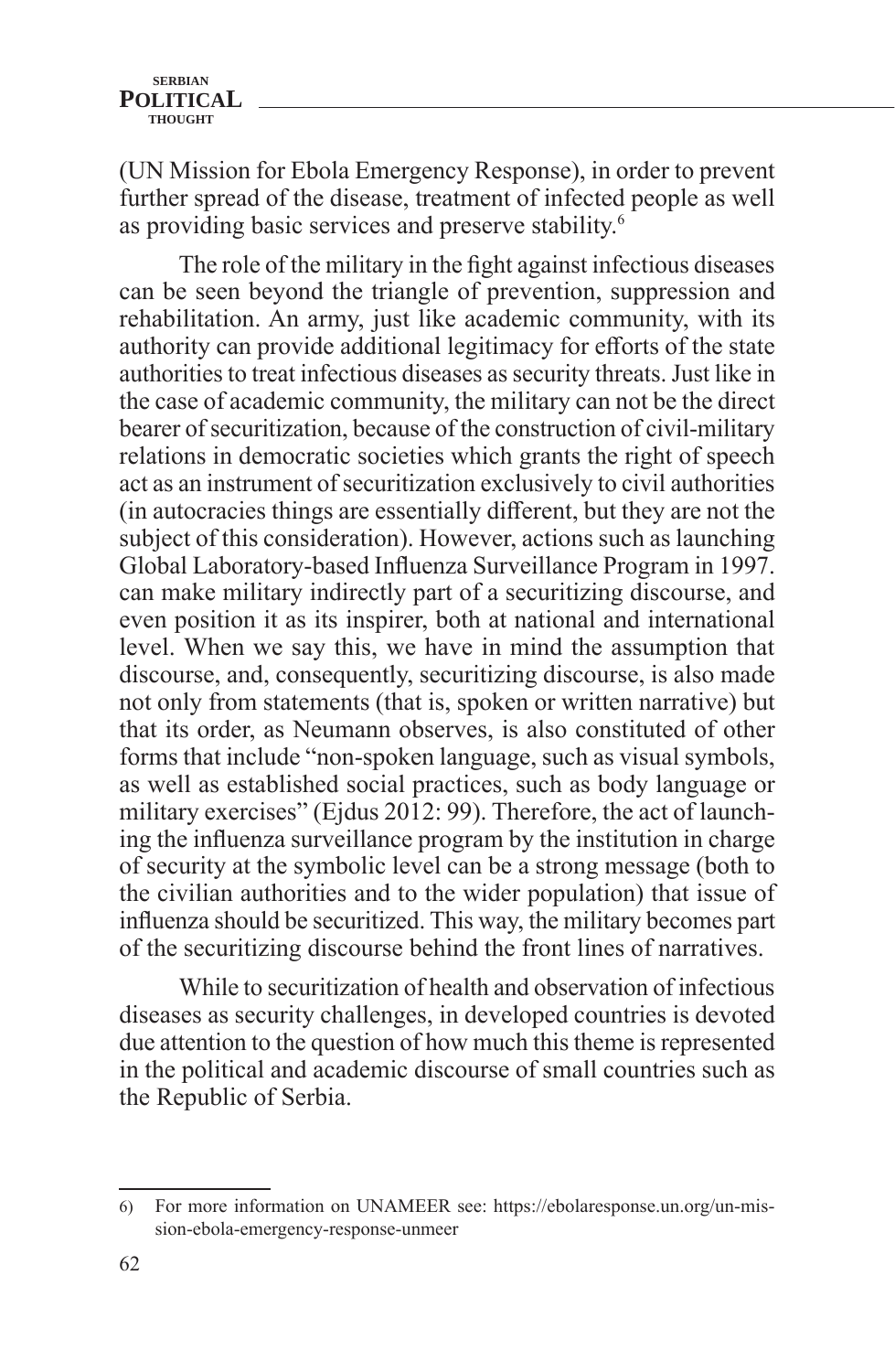### **Public health security in the Republic of Serbia**

To health in the context of national security in the Republic of Serbia has been given little attention both in the political and academic discourse. Insufficiently are also represented research and evaluation capacity of the civil and military sectors in the early detection, prevention of and combating potential infectious diseases, cooperation between these two sectors, as well as the role of armed forces in the field of public health. On health is mainly discussed from a medical viewpoint. Thus, for example, in the than Prime Minister Vučić expose of 2016, in the 'Health comes first: a new plan for health care for you and your family' is discussed exclusively about health care reform and the improvement of healthcare services.7

The current National Security Strategy covers the health risks to security, but it is thought that they actually represent "a security risk that could be growing in the future" (National Security Strategy of the Republic of Serbia 2009:13). However, in the work 'Public Health in Serbia Through the Lens of Security', Rokvić et al., through the analysis of significant events in the 20 and 21 century suggest that the health crises in the past significantly affected the security of the country so that the consequences of these crises are still being felt today, and it will definitely pose a security risk in the future (Rokvić et al. 2016). As an example, they cite an epidemic of typhus in 1915, which claimed about 135.000 lives, among them more than 35.000 soldiers. The epidemic was successfully halted thanks to the capacity of the army. Another big epidemic befell Serbia (then Yugoslavia) in 1972. It was an epidemic of smallpox, which was considered the largest epidemic of smallpox ever in Europe. The total capacity of the country, including security, were engaged to contain the epidemic that led to the closing borders and declaring a state of emergency. This epidemic has claimed 35 lives and caused economic losses of 600 million dollars. The research conducted by Rokvić et al., subsequently underscores the tremendous consequences for the public health in the aftermath of economic sanctions, wars and NATO bombing in 1999. The research indicates that since the 90s until today there

<sup>7)</sup> The Prime Minister of Serbia Aleksandar Vucic's exposé (9 August 2016) [online] Available at: https://www.vreme.com/cms/view.php?id=1418818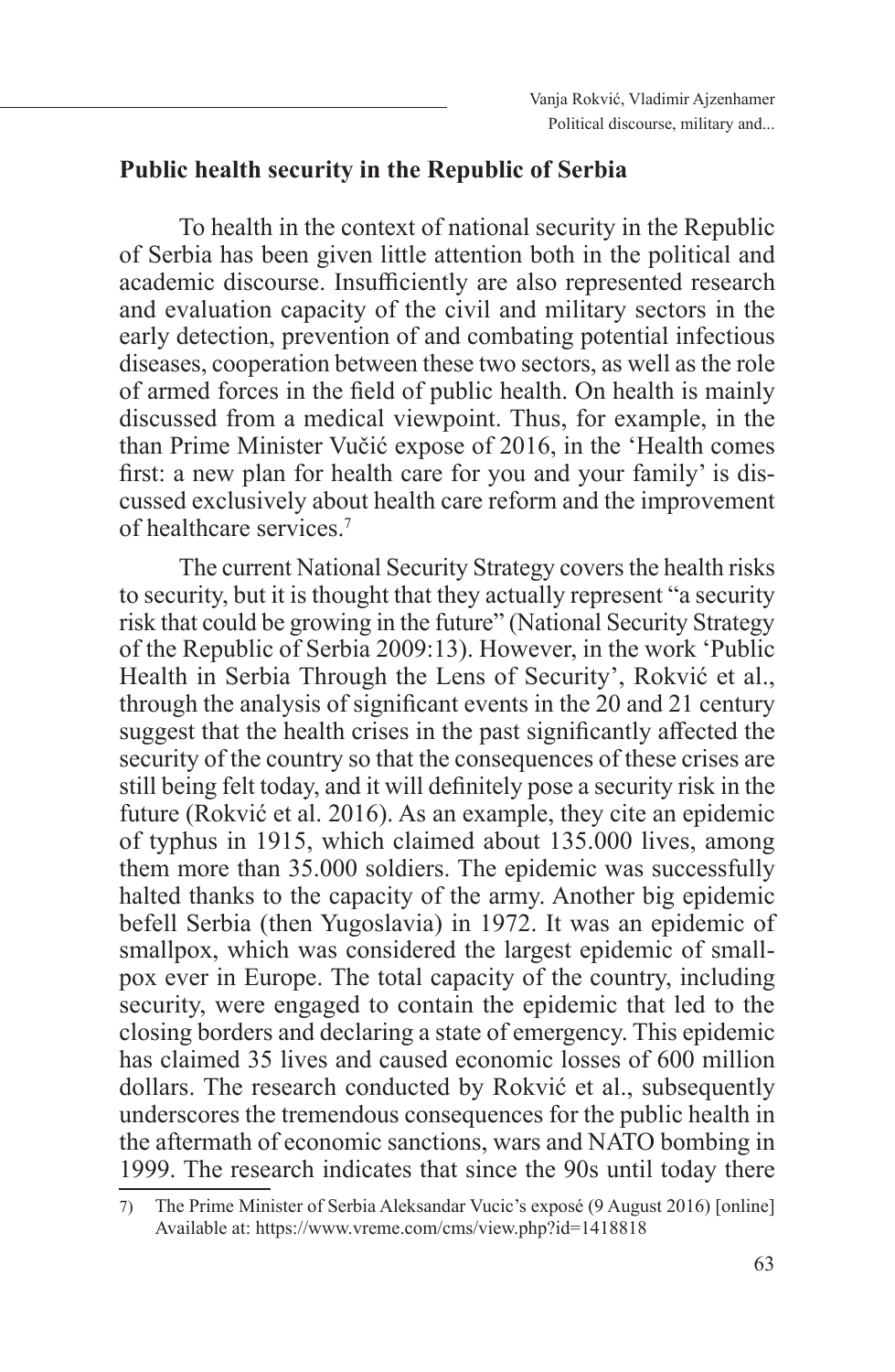has been an evident increase in mortality rate, population decline, the rise in suicides, the increase of malignant diseases, the increase in infectious diseases, and in recent years the evident increase in HIV-infected persons. At the same time, in the period from 2005 to 2009, there was an increase in the number of patients suffering from infectious diseases, which are viruses classified in the A category of potential biological agents such as anthrax, botulism and tularaemia. Every year there is an evident increase in patients suffering from respiratory diseases, while the swine flu pandemic of 2009, in addition to a large number of infected persons, left in its wake significant economic losses in production and trade which according to estimates amounted to 8.2 billion euro. In 2009, in an irrational way were purchased large amounts of the Tamiflu drug, which made damage to the state budget of about 1.25 million euro (Rokvić et al. 2016). At the same time, the costs of health care in Serbia are very high. It is estimated that the health care consumes about 10 percent of GDP, or 3.5 billion euro every year.8

According to the data of the Institute of Public Health of Serbia, on the territory of the Republic of Serbia (without data from Kosovo and Metohija) in 2015 were reported a total of 261,919 persons suffering from infectious diseases (Институт за јавно здравље Србије "Др Милан Јовановић Батут" 2016:i). In Serbia were also registered cases of West Nile fever, which is why the Institute of Public Health of Serbia on 01 June 2016, sent 'Recommendations for control of West Nile fever in the human population on the territory of the Republic of Serbia'*.* Based on the Recommendation were registered 41 confirmed cases of the presence of the West Nile fever, including two deaths (Institut za Javno zdravlje Srbije "Dr Milan Jovanović Batut" 2016a). In 2018 there were 213 confirmed cases of the presence of the West Nile fever, including 21 death cases (Institut za Javno zdravlje Srbije "Dr Milan Jovanović Batut" 2018). According to available data, currently living in Serbia are 2239 people infected with HIV, and it is believed that there are about 1100 people not knowing to have been infected. Only in the period from January to November 2016 were registered 124 new cases of infection (Institut za Javno zdravlje Srbije "Dr Milan Jovanović Batut" 2016b)

<sup>8)</sup> [accessed on 16 December 2016].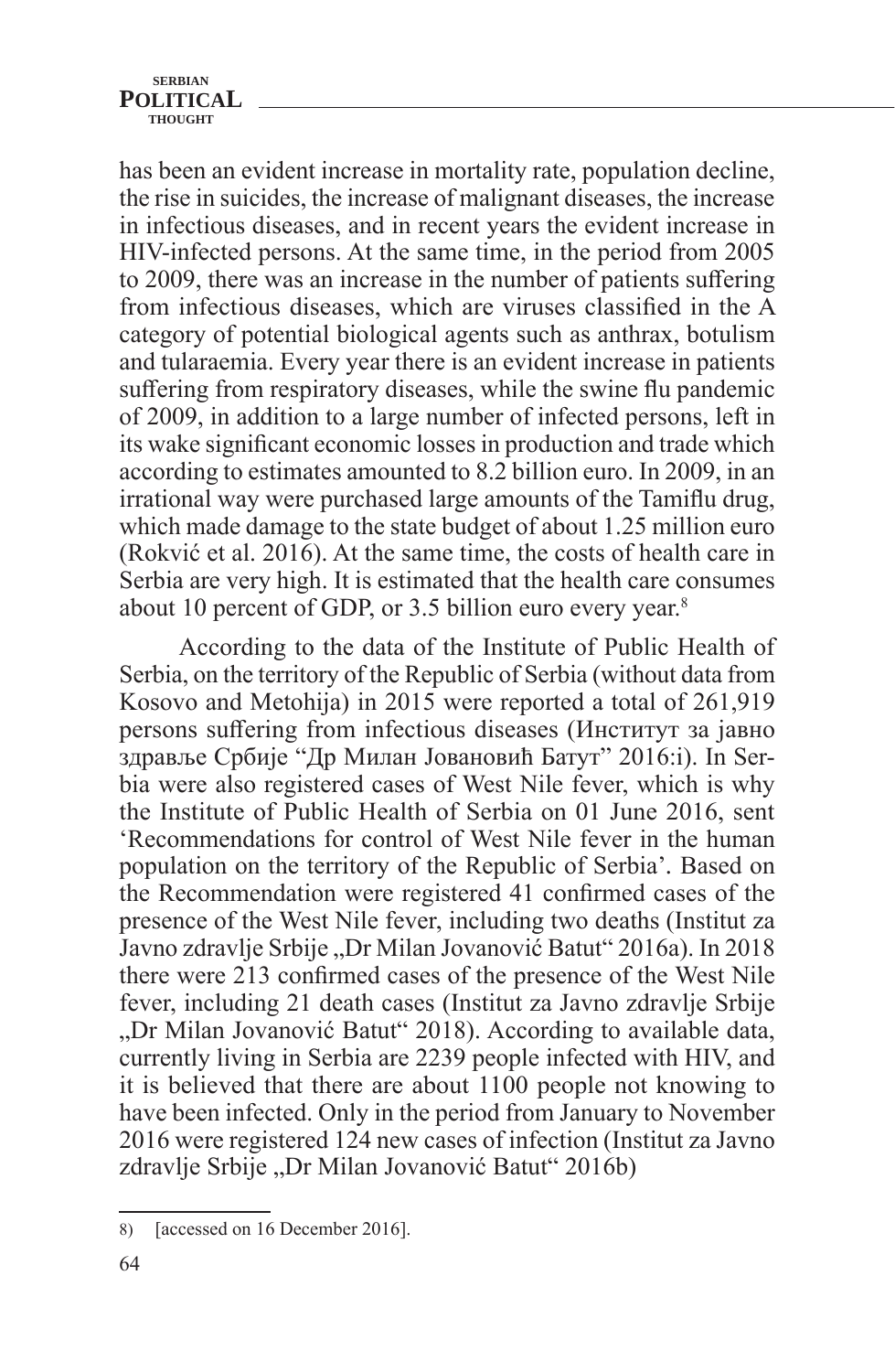Since the Republic of Serbia is on the path of a large migrant wave, and that on its territory are reception transit centers and centers for asylum, attention is paid to the health dimension of migrations. According to the available data, among the migrants in Serbia, are mostly registered respiratory infections. In detention centers and asylum centers were also registered body lice, but far more public attention was attracted by news of the registered cases of malaria among migrants. As malaria is eradicated in our country in 1964, due to a large area of water at the Sava riverside, the WHO has declared this area susceptible to malaria, and the Institute of Public Health of Serbia in 2016 published 'Guidelines for surveillance, prevention and control of malaria, especially within the migrant population in the territory of the Republic of Serbia'(Institut za Javno zdravlje Srbije "Dr Milan Jovanović Batut" 2016c). In addition to the Institute's announcements and the media releases of the infected migrants and possible malaria epidemic, the reaction of political officials was not evident.

Although in the Republic of Serbia there are a number of cases of infectious diseases, including HIV, cases of West Nile fever and malaria, as well as cases of infection by viruses that are classified as A category of potential biological agents, and significant economic losses caused by infectious diseases, health is not viewed from the standpoint of security. The question then arises whether the Serbian Armed Forces (SAF) plays a role in the area of public health?

By the analysis of the basic missions and tasks of the SAF it can be concluded that the military plays an important role in the security sphere of public health. The defence system and the Serbia have significant medical and sanitary facilities available for combating the spread and treatment of infectious diseases. This can be illustrated by the example of the III mission of the SAF (civil-military cooperation) and its role in biological decontamination of buildings and land and to preventing the emergence and spread of infection after major floods in 2014. By July 2014, the decontamination of 353 facilities and of 538 090 m2 of land (Влада РС 2014:37) was carried out. Also, within the III mission the action "Military Physicians in the Countryside" is carried out with the goal of providing medical care for the population in remote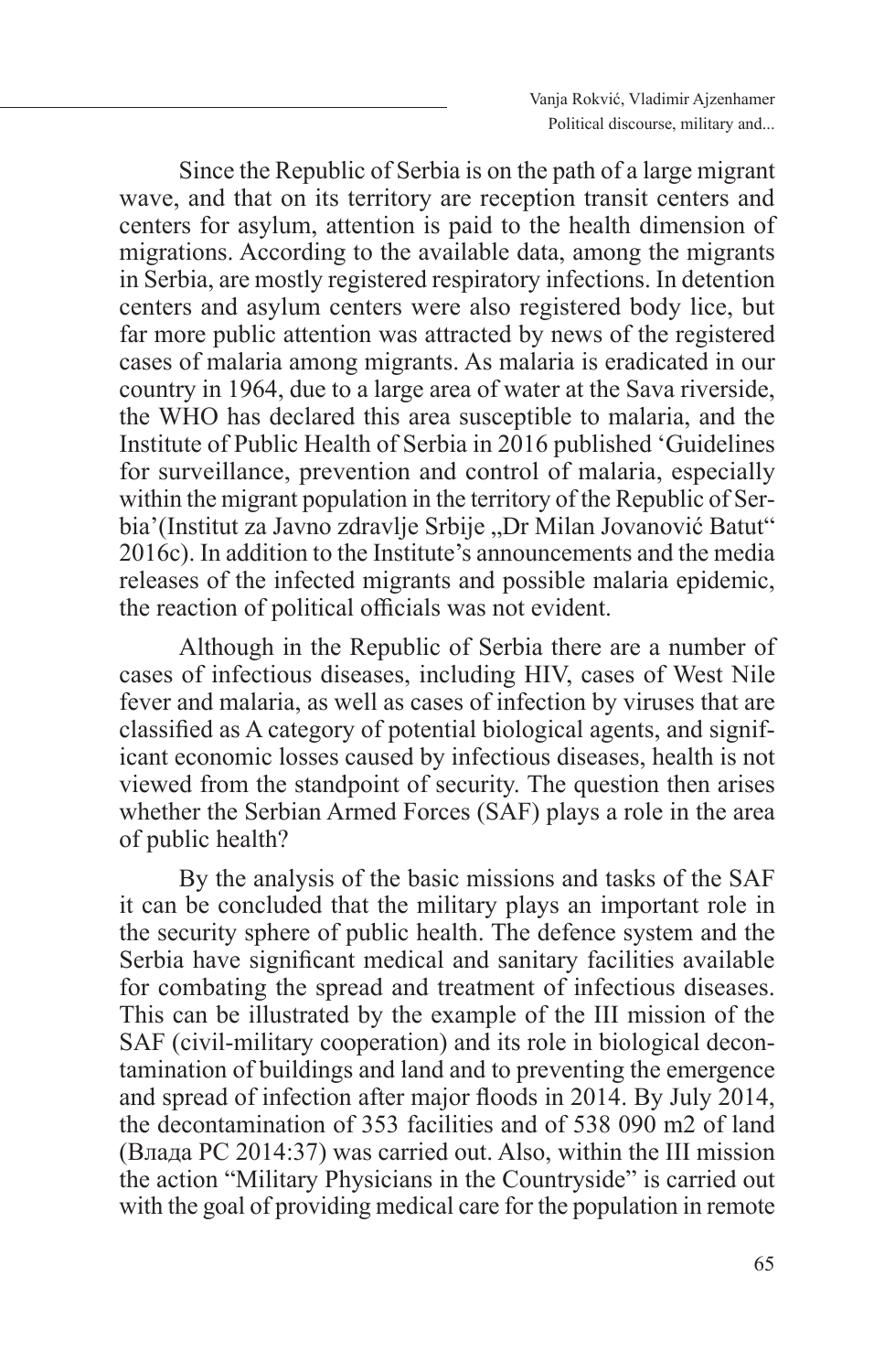areas, as well as the affirmation of the partnership of the civil and military sectors. There are also significant capacities of the Military Medical Academy (MMA) in the treatment of infectious diseases, especially of the Clinic for Infectious and Tropical Diseases of the MMA. The clinic is also the national reference center for the treatment of patients with hepatitis C and hepatitis B virus infections. In the context of the Mission II (participation in building and maintaining peace in the region and the world), the SAF by its medical and medical teams is participating in the UN and EU peacekeeping operations thus and contributes to building and maintaining international peace and security (Jeftić, Ristanović, Rokvić 2015).

# **Conclusion**

At the end of the 90s of the 20th century health risks are being recognized as a serious challenge to national and international security, and for the last 15 years in terms of health security, and security of public health, they have been dominating the political and academic circles. The bases for the consideration of health as an issue of security provides the securitization theory, while the US government, as well as numerous international organizations, are considered the main actors of the securitization of health. With regard to security as the most important challenges in the field of health are considered the occurrence and spread of infectious diseases, pandemics of HIV/AIDS and the ability to take advantage of biological agents for terrorist purposes. Recognizing health as security issues has led to the adoption of a series of strategic documents, the publication of reports, formation of initiatives and departments within the relevant ministries aimed at collecting, analyzing and distributing information about the diseases, so as to respond to them more efficiently. As one of the most important issues in the field of securitization of health is raised the question why health, or certain diseases, are considered the threat to security in general? As the most significant reasons are huge economic losses, high mortality rates, migration, the impact on the armed forces and peacekeeping operations.

Since infectious diseases are considered the threats to national and international security, as confirmed by the resolutions of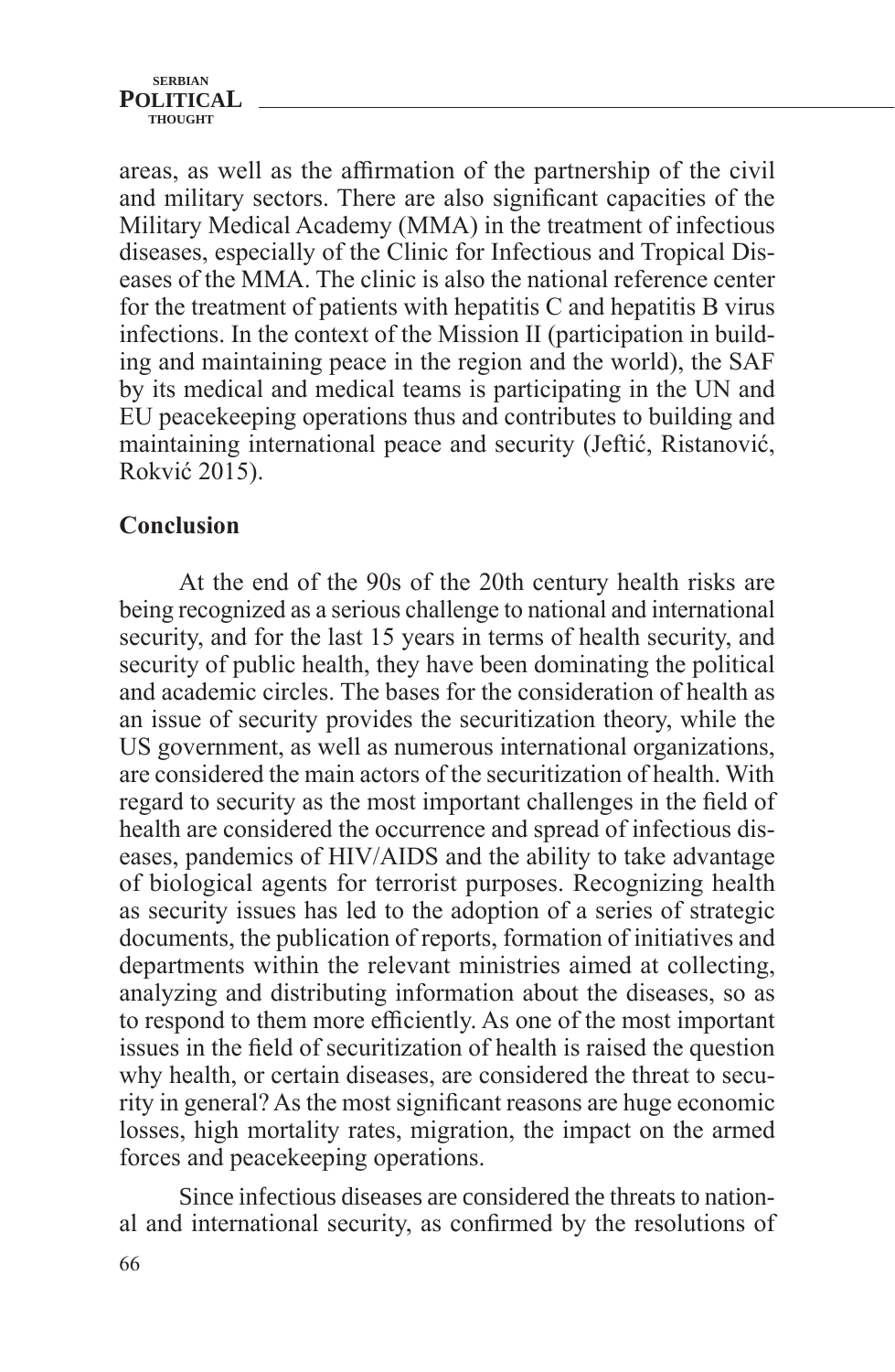the Security Council in the case of HIV/AIDS and Ebola, as well as strategic documents in the field of security of many developed countries, inevitably raises the question of whether the armed forces play a role in the fight against these threats and preservation of both the national and international security? It was found that the armed forces play an important role, in particular through a system of monitoring and early warning, through epidemiological and laboratory opportunities for early detection of new epidemics, and providing assistance after major natural disasters.

While the health security is the dominant concept in Western literature and political discourse, as such it is not represented in the political and academic discourse of small countries, such as Serbia. The sparse research and papers on the subject of securitization of health in Serbia show that health and security were connected in the past, that their relationship is evident at present, and as stated in the National Security Strategy of Serbia, it will be reflected in the future. Bearing in mind that Serbia has a large number of cases of infectious diseases (including HIV, West Nile fever, malaria, infection with viruses that are classified as A category of potential biological agents); that the extremely high costs of health care, and that certain infectious diseases cause significant economic losses, such health security should be given more attention. Namely, in the future we should be prepared adequately for a new epidemic / pandemic in its early detection and timely response, so as to undertake more efforts to recognize health as a field of national security, health and security risks as well as risks. Although the defense system and the SAF are participating in the preservation of public health, it is necessary to do research and evaluation of both military and civilian capacities for the early detection, prevention, response and remediation of potentially major health crises, such as the smallpox epidemic of 1972. The study should include the manner and level of communication and cooperation between the civil and military sectors in the event of potential health crises. Otherwise, in the future Serbia may face a serious deficiency capacity for the prevention and remediation of epidemic / pandemic and other health threats.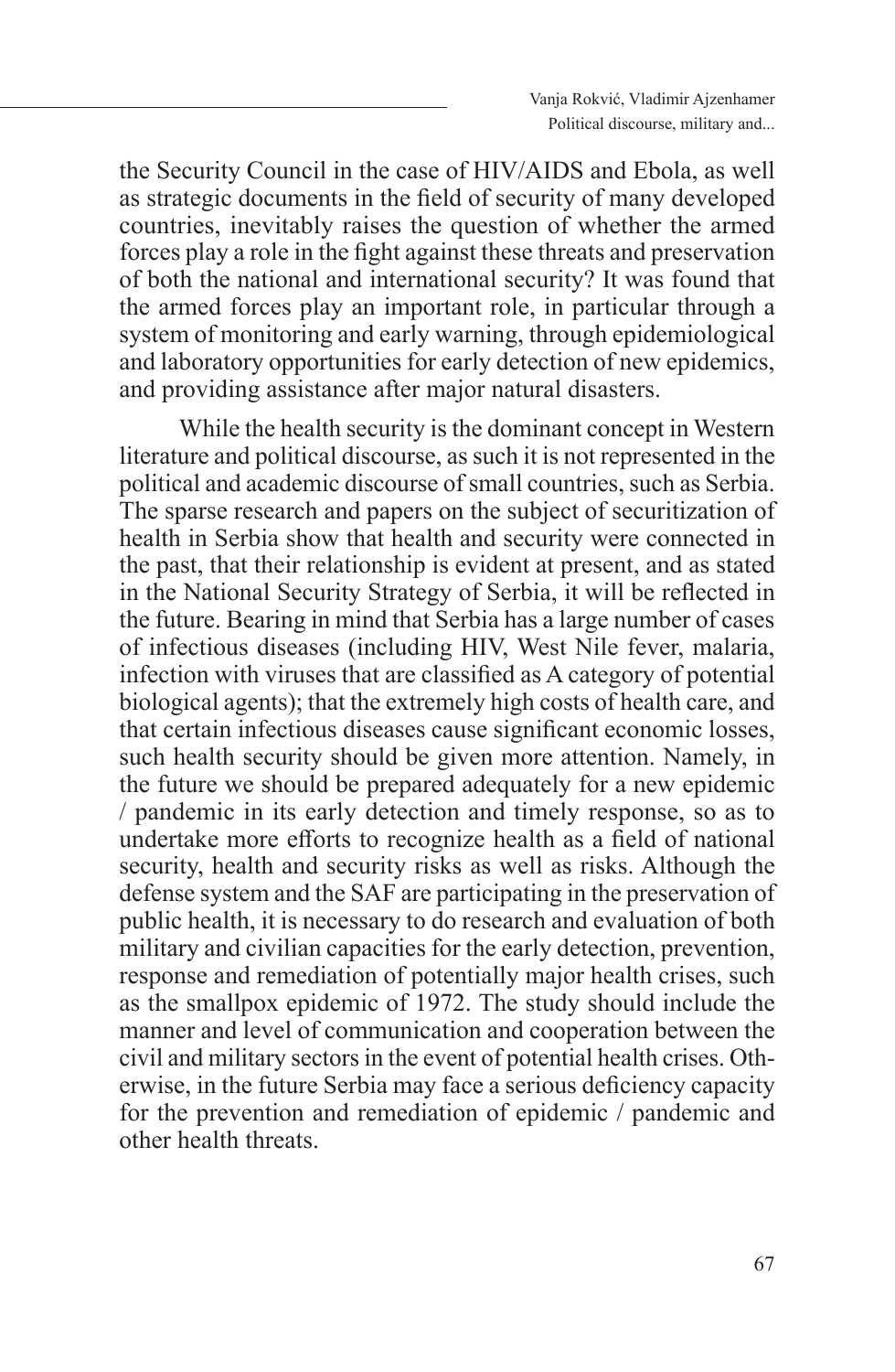# **References**

- Altman, D. (2003) "AIDS and Security". *International Relations*, 17(4): 417-427
- Ambrosio, T. (2006) "The geopolitics of demographic decay: HIV/ AIDS and Russia's great-power status". *Post-Soviet Affairs*, 22(1): 1-23
- Balzacq, T. ed. (2011) *Securitization Theory: How Security Problems Emerge and Dissolve*, London and New York: Routledge.
- Beck, U. (2006)"Living in the world risk society". *Economy and Society*, 35 (3): 329-345
- Burgess, P. J. (ed.) (2010) *The Routledge Handbook of New Security Studies*. London & New York: Routledge.
- Buzan, B., Waever, O., de Wilde, J. (1998) *Security: A New Framework for Analysis*, Lynne Rienner Publishers, Inc.: Boulder and London.
- Cabinet Office (2015) National Risk Register of Civil Emergencies 2015 Edition, [online]. Available at: https://www.gov. uk/government/uploads/system/uploads/attachment\_data/ file/419549/20150331\_2015-NRR-WA\_Final.pdf [accessed 11 December 2016].
- Cavelty, M.D., Mauer, V. (eds.) (2010) *The Routledge Handbook of Security Studies*. London and New York: Routledge.
- Davies, S. E. (2008) Securitizing Infectious Disease. *International Affairs.* 84(2): 295-313.
- Elbe, S. (2002) "HIV/AIDS and the Changing Landscape of War in Africa". *International Security*, 27 (2): 159-177.
- Elbe, S. (2005). "AIDS, Security, Biopolitics". *International Relations,* 19(4): 403–419.
- Elbe, S. (2010) *Security and Global Health,* Cambridge: Polity Press.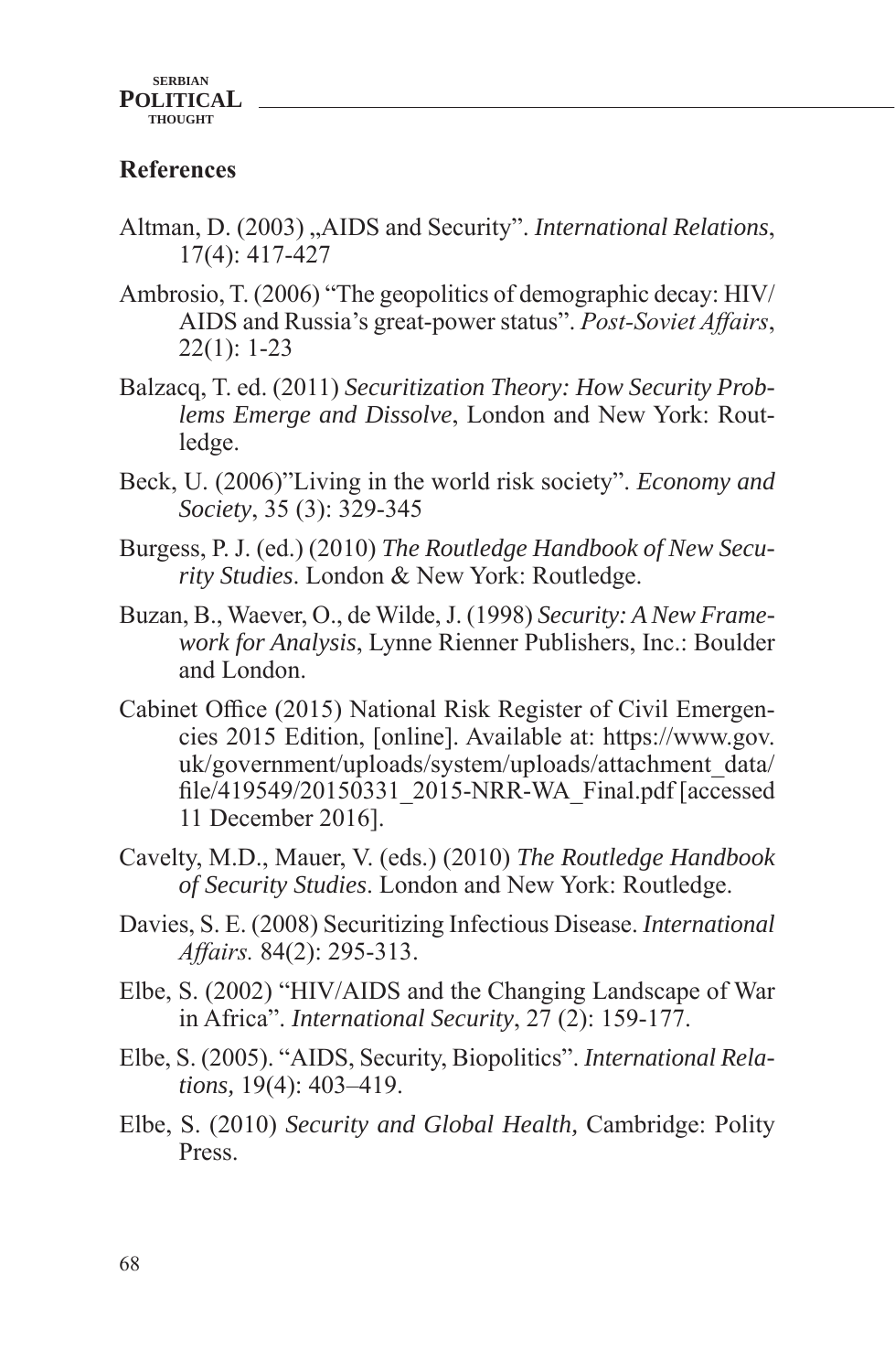- Ejdus, F. (2012) *Međunarodna bezbednost teorije, sektori i nivoi*, Beograd: JP Službeni glasnik i Beogradski centar za bezbednosnu politiku.
- Feldbaum, H., Lee, K., Patel, P. (2006) "The National Security Implications of HIV/AIDS". *Plos Medicine,* 3(6): 774–778.
- Ferguson, D. (2015) Migrants may bring epidemics, warns Polish president, *RawStory* , [online]. Available at:
- https://www.rawstory.com/2015/10/migrants-may-bring-epidemics-warns-conservative-polish-president/ [accessed on February 13 2017]
- Fidler, D. (2003) "Public Health and National Security in the Global Age: Infectious Diseases, Bioterrorism, and Realpolitik", *Articles by Maurer Faculty Paper,* 416: 787-856.
- Fidler, D. P. (2005) "Health as Foreign Policy: Between Principle and Power". *Whitehead Journal of Diplomacy and International Relations,* 6(2): 179–194.
- Fouire, P. (2014) "AIDS and Security in the Twenty-First Century". In: Kirton, J. et al. (eds.) *Moving Health Sovereignty in Africa: Disease, Governance, Climate Change*. Farnham: Ashgate Publishing Limited. p.43.
- Frangoul, A. (2014) Counting the costs of a global epidemic, [online]. Available at:
- http://www.cnbc.com/2014/02/05/counting-the-costs-of-a-globalepidemic.html[accessed on 21Jun 2019]
- Fuko, M. (2019) *Poredak diskursa*, drugo i dopunjeno izdanje, Beograd: Karpos.
- Fuko, M. (1998) *Arheologija znanja*, Beograd: Plato.
- Homeland Security Council (2005) National Strategy for Pandemic Influenza, [online]. Available at: https://www.cdc.gov/flu/ pandemic-resources/pdf/pandemic-influenza-strategy-2005. pdf [accessed on 01 December 2016].
- Hughes, C. W., Meng, L. Y. (2011) *Security Studies: A Reader*. London and New York: Routledge.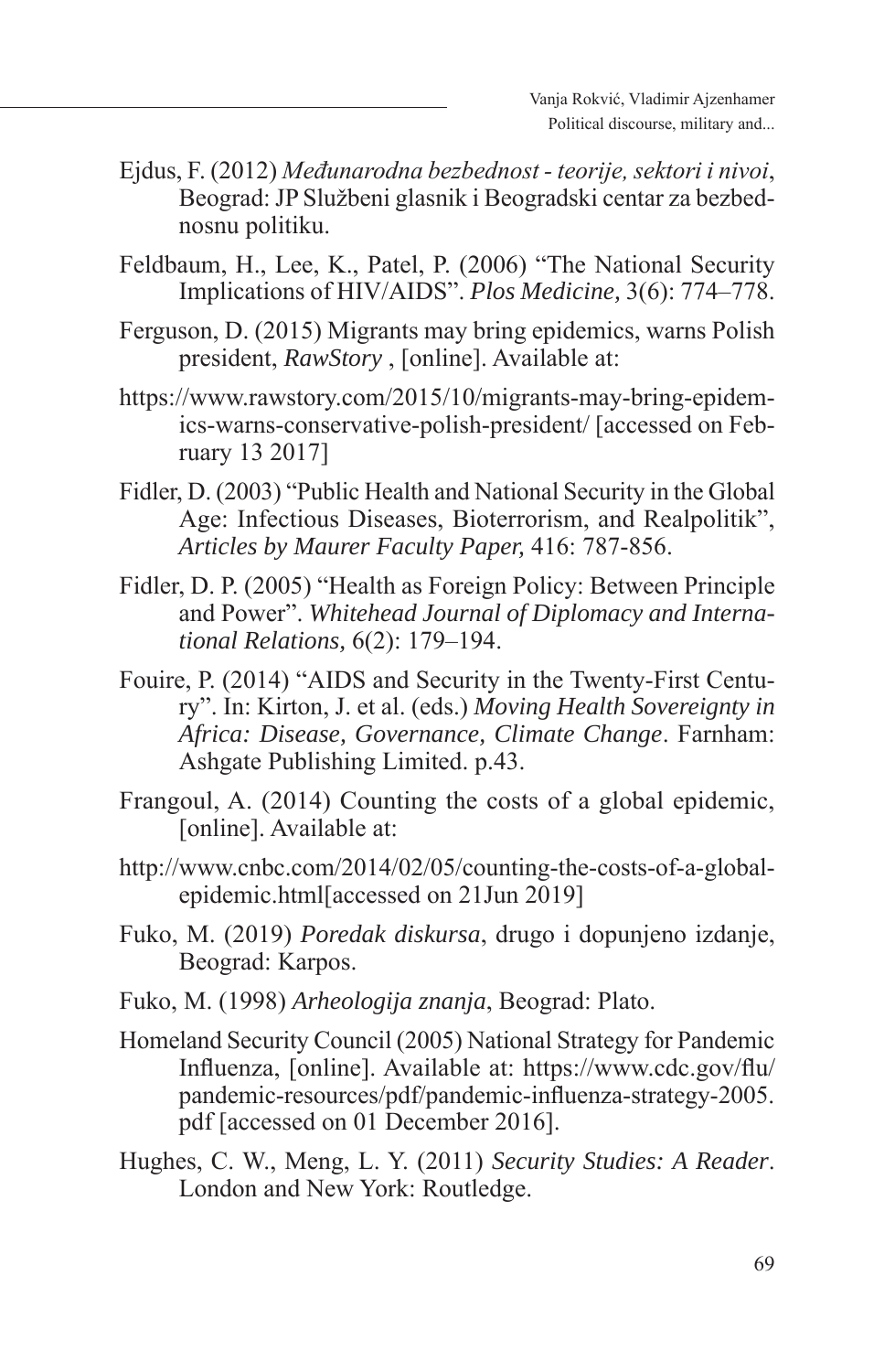- Institut za Javno zdravlje Srbije "Dr Milan Jovanović Batut" (2016a) Infоrmаciја о акtuеlnој еpidеmiоlоšкој situаciјi grоznicе Zаpаdnоg Nilа nа tеritоriјi Rеpubliке Srbiје u 2016. Gоdini [online]. Available at: http://www.batut.org.rs/index. php?content=1443 [accessed on 12 July 2019].
- Institut za Javno zdravlje Srbije "Dr Milan Jovanović Batut" (2016b) Svetski AIDS dan: "Testiranje je u modi. Testiraj sе nа HIV!" [online]. Available at: http://www.batut.org.rs/ index.php?content=1490[accessed on 21 July 2019].
- Institut za Javno zdravlje Srbije "Dr Milan Jovanović Batut" (2016c) Uputstvo za nadzor, prevenciju i kontrolu malarije, posebno u populaciji migranata, na teritoriji Republike Srbije, 2016. godine, [online]. Available at:
- http://www.batut.org.rs/download/aktuelno/uputstvoMalarija.pdf [accessed on 21 July 2019].
- Institut za Javno zdravlje Srbije "Dr Milan Jovanović Batut" (2018) Еpidеmiоlоšка situаciја grоznicе Zаpаdnоg Nilа u Srbiјi dо 28.8.2018., [online]. Available at:
- http://www.batut.org.rs/index.php?content=1763 [accessed on 09] August 2019]
- Jeftić, Z., Rokvić, V., Ristanović, E. (2015) "The Role of the Serbian Armed Forces in Humanitarian Health Action and Against Biological Threats". *The Review of International Affairs,*  LXVI (1157): 74 – 85.
- Kamradt-Scott, A., McInnes, C. (2012) "The securitization of pandemic influenza: Framing, security and public policy". *Global Public Health, 7(2): 95-110.*
- Kellman, B. (2010) "Emerging dangers of biological weapons". In: in Cavelty, M.D., Mauer, V. (eds.), *The Routledge Handbook of Security Studies*, London and New York: Routledge. pp 232-243.
- Lean, G. (2005) Bird flu 'as grave a threat as terrorism', *The Independent*, [online]. Available at: http://www.independent.co.uk/environment/birdflu-as-grave-a-threat-as-terrorism-496608.html [accessed on 30 November 2016].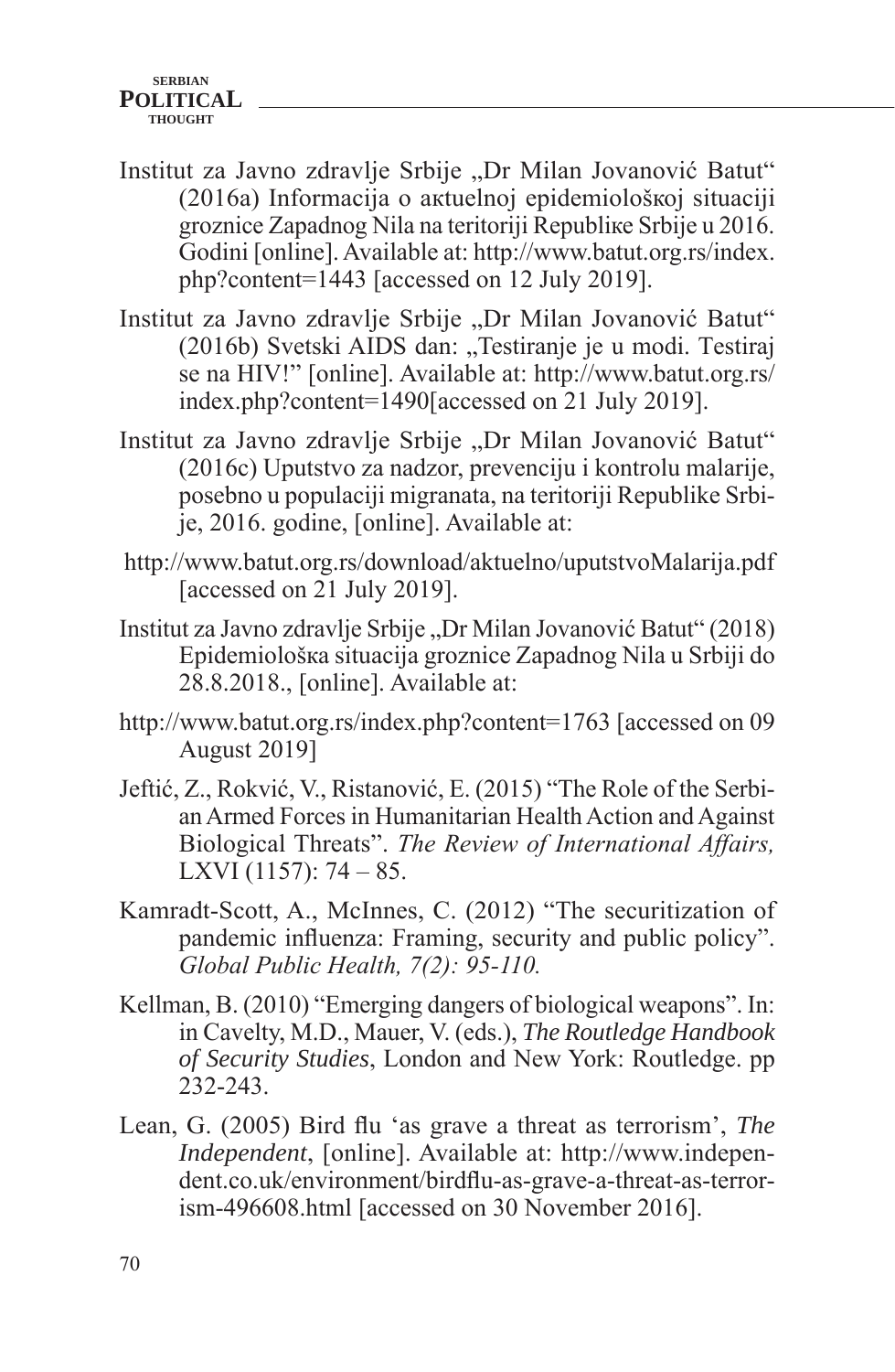- Levin, J. (2006) HIV/AIDS at the G8 Summit, [online]. Available at: http://natap.org/2006/HIV/071806\_03.htm [accessed on 10 January 2017].
- Licina, D. (2006) "The Military Sector's Role in Global Health: Historical Context and Future Direction". *Global Health Governance*, VI (1).
- Makinis, K. (2012) "Zdravlje". U: Vilijams, P. (ur.) *Uvod u studije bezbednosti*, Beograd: Fakultet bezbednosti i JP Službeni glasnik. str.358-377.
- Maclean, S.J. (2008) "Microbes, Mad Cows and Militaries: Exploring the Links between Health and Security". *Security Dialogue* 39(5): 475–494.
- McInnes, C.(2014) "The many meanings of health security". In: Rushton, S., Youde, J. (eds.) *Routledge Handbook of Global Health Security*, London & New York: Routledge.
- Mils, S. (2019) "Šta je diskurs?". In: Fuko, M. *Poredak diskursa*, drugo i dopunjeno izdanje, Beograd: Karpos, pp. 49-64.
- NATO (2002) AJP-4.10, Allied Joint Medical Support Doctrine, [online]. Available at: http://www.shape.nato.int/resources/site6362/medica-secure/publications/ajp-4.10(a).pdf [accessed on 11 December 2016].
- National Security Strategy of the Republic of Serbia (2009), [online]. Available at: http://www.voa.mod.gov.rs/documents/national-security-strategy-of-the-republic-of-serbia. pdf [accessed on 11 December 2016].
- Neal, AW. (2009) "Securitization and Risk at the EU Border: The Origins of FRONTEX", *Jornal of Common Market Studies*, 47: 333-356.
- O'Manique, C., Fouire, P. (2010) "Security and health in the twenty-first century". In: Cavelty, M.D., Mauer, V. (eds.) *The Routledge Handbook of Security Studies*. London and New York: Routledge. pp. 243-255.
- Peoples, C., Vaughan-Williams, N. (eds.) (2015) *Critical Security Studies An introduction*, 2ndedition, Oxon: Routledge.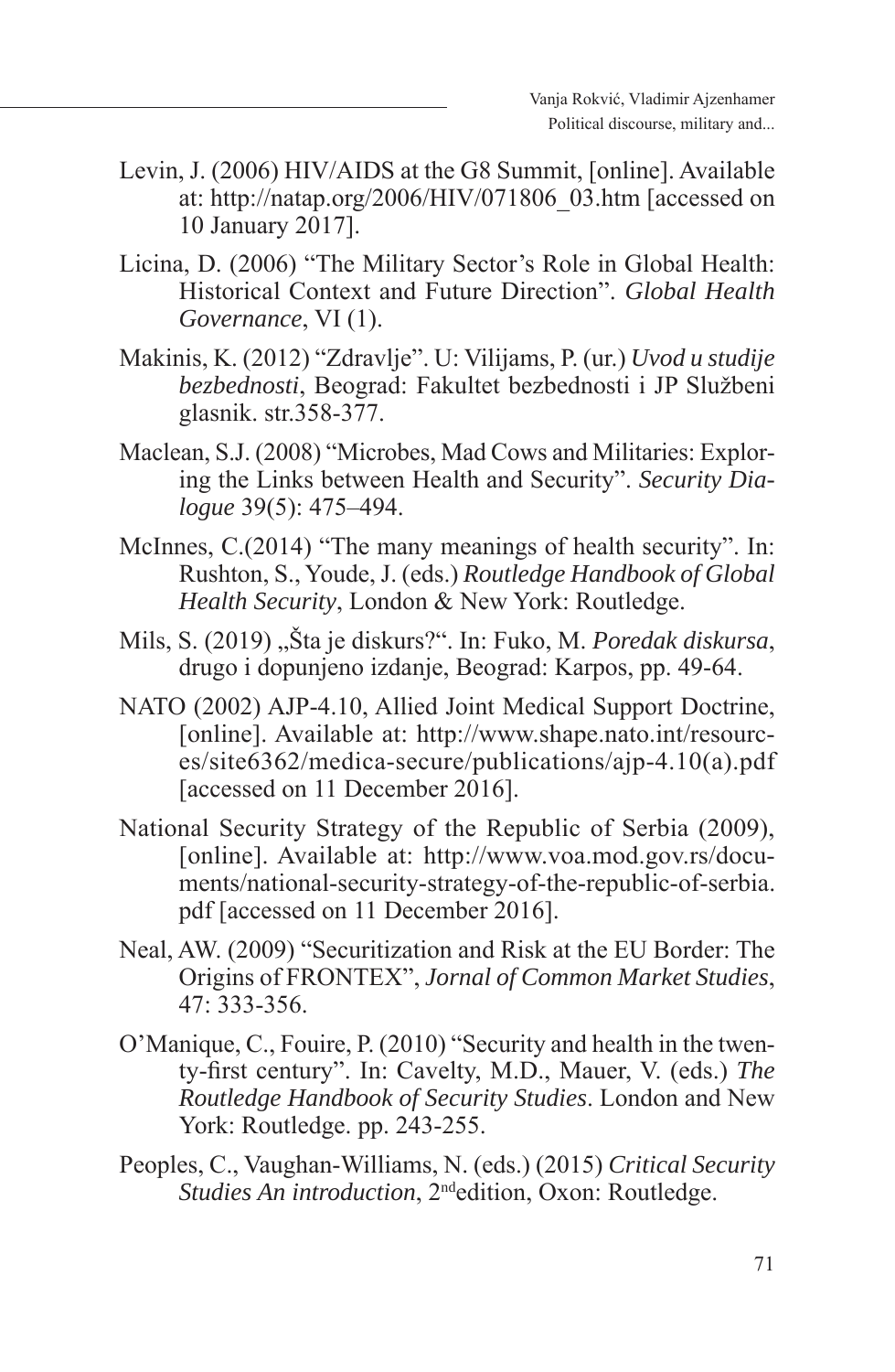- Price-Smith, A. T. (2002) *The Health of Nations: Infectious Disease, Environmental Change, and Their Effects on National Security and Development*, Cambridge: MIT Press.
- Rokvić, V., Jeftić Z. (2015) "Health issues as security issues". *Vojno delo*, 6: 53-69.
- Rokvić, V. (2016) "Sekuritizacija zdravlja: da li je javno zdravlje pitanje nacionalne bezbednosti u Republici Srbiji". *Međunarodni problemi*, 2-3:225-241.
- Rokvic, V., Jeftic, Z., Ajzenhamer, V. (2016) " Public health in Serbia through the lens of security". *IJPH* 45(9): 1136-1145.
- Rushton, S. (2011) "Global Health Security: Security for Whom? Security from What?". *Political Studies,* 59(4): 779-796.
- Scholz, N. (2016) The public health dimension of the European migrant crisis, *European Parliamentary Research Service,* [online]. Available at: http://www.europarl.europa.eu/Reg-Data/etudes/BRIE/2016/573908/EPRS\_BRI(2016)573908\_ EN.pdf [accessed on 02 December 2016].
- Schröder, S. (2015) Securitizing Communicable Disease, A case study of discursive threat-construction during the 2014 Ebola epidemic, [online]. Available at: https://dspace.mah.se/ bitstream/handle/2043/20178/PACS\_BA\_Thesis\_SophiaS2015.pdf?sequence=2 [accessed on 03 December 2016].
- Security Council 4087th Meeting (2000) The impact of AIDS on peace and security in Africa, [online]. Available at: http:// www.securitycouncilreport.org/atf/cf/%7B65BFCF9B-6D27-4E9C-8CD3-CF6E4FF96FF9%7D/CC%20SPV%20 4087.pdf) [accessed 28 November 2016].
- Singer, P. (2002) "AIDS and International Security". *Survival,* 44(1):145–158.
- Sjöstedt, R. (2008). "Exploring the Construction of Threats: The Securitization of HIV/AIDS in Russia". *Security Dialogue,*  39(1): 7–29.
- Stanarević, S. (2019) *Osnovi bezbednosti*, Beograd: Univerzitet u Beogradu - Fakultet bezbednosti.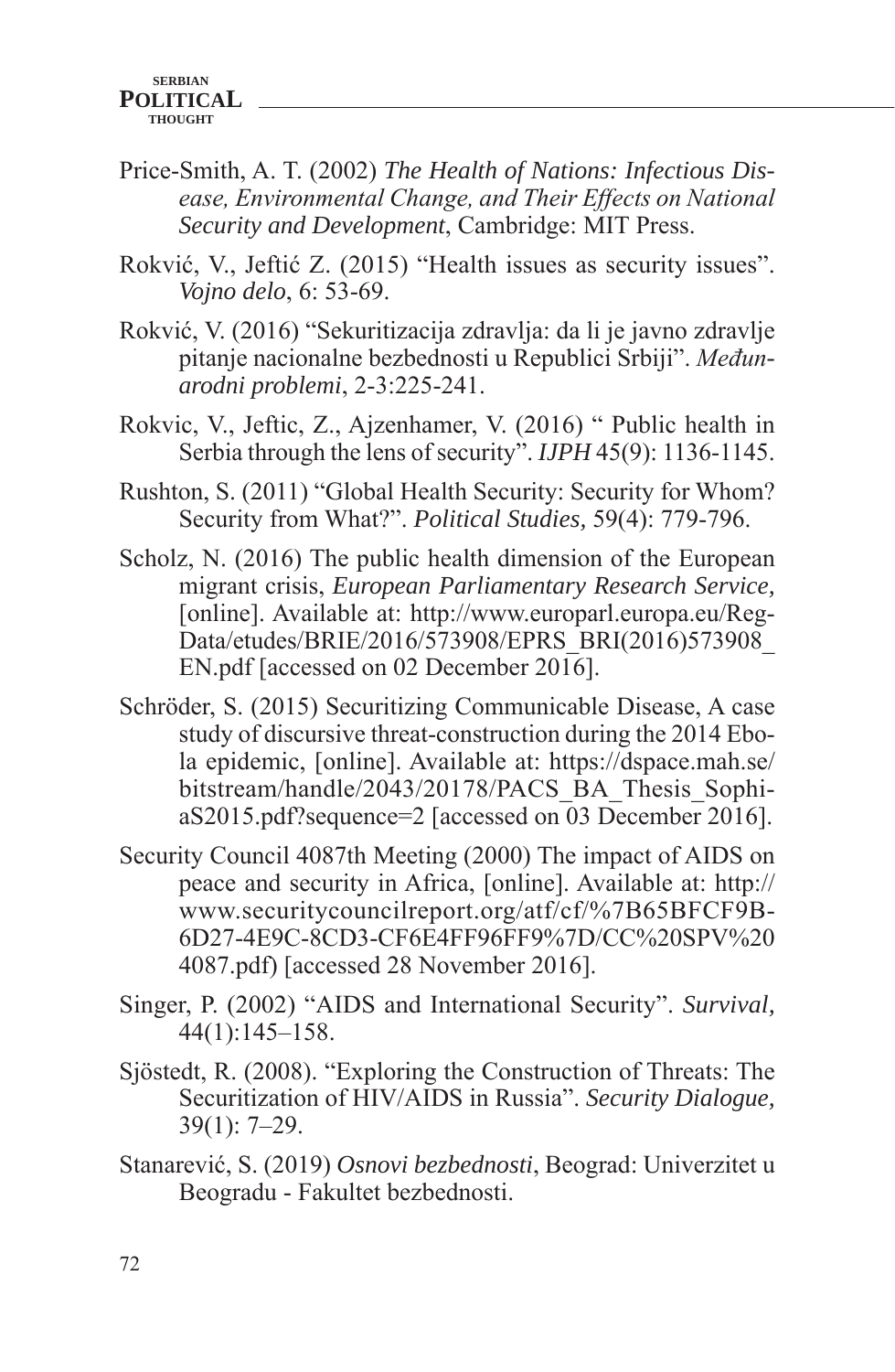- Sueker, J. et al. (2010) "Influenza and respiratory disease surveillance: the US military's global laboratory-based network". *Influenza and Other Respiratory Viruses,* 4(3): 155–161.
- Taylor, I. (2015) China's Response to the Ebola Virus Disease in West Africa, The Round Table, [online].Available at: http:// www.tandfonline.com/doi/pdf/10.1080/00358533.2015.100 5362 [accessed on 01 December 2016].
- The White House (2015) National Security Strategy, [online]. Available at: http://www.whitehouse.gov/sites/default/files/ docs/2015 national security strategy.pdf [accessed on 26 November 2016].
- The U.S. National Intelligence Council (2000) The Global Infectious Disease Threat and Its Implications for the United States, [online]. Available at: https://www.dni.gov/files/documents/infectiousdiseases\_2000.pdf [accessed 16 November 2016].
- The U.S. National Intelligence Council (2008) Strategic Implications of Global Health, [online]. Available at: http://www. state.gov/documents/organization/113592.pdf [accessed on 29 November 2016].
- The Kremlin (2006) Opening Remarks at State Council Presidium Meeting on Urgent Measures to Combat the Spread of HIV-AIDS in the Russian Federation, [online]. Available at: http:// en.kremlin.ru/events/president/transcripts/23547 [accessed on 16 December 2016].
- The World Bank (2016) Annual Report 2016, [online]. Available at http://www.worldbank.org/en/about/annual-report [accessed on 03 December 2016].
- The US Department of State (1995)
- The World Bank (2017) Pandemic Preparedness and Health Systems Strengthening Pandemics, which are large disease outbreaks that affect several countries, pose major health, social, and economic risk, [online]. Available at: https:// www.worldbank.org/en/topic/pandemics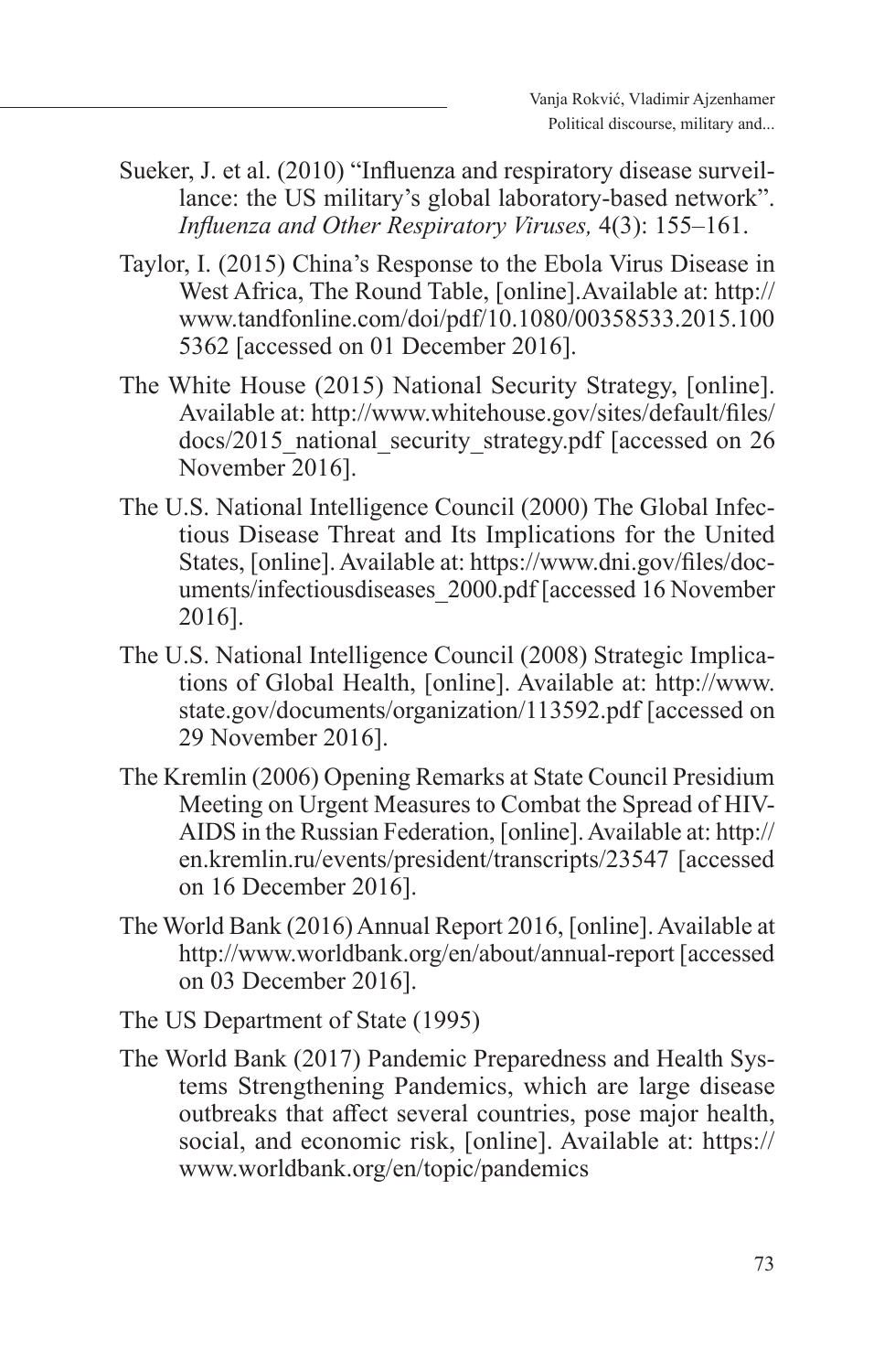- UNAIDS (1998) AIDS and the military: UNAIDS Point of View, [online]. Available at: http://www.unaids.org/sites/default/ files/media asset/militarypv\_en\_0.pdf [accessed on 28 November 2016].
- United States Department of State (1992) The Global AIDS Disaster: Implications for the 1990s, [online]. Available at: http:// www-tc.pbs.org/wgbh/pages/frontline/aids/docs/statedept. pdf [accessed on 22 November 2016].
- United States Department of State (1995) *United States International Strategy on HIV/AIDS*. Washington, DC: Department of State Publication. p.40.
- UN Security Council Resolution 2177 (2014) [online]. Available at: http://www.ifrc.org/docs/IDRL/UN%20SC%20Res.pdf [accessed on 28 November 2016].
- Vilijams, P. (ur.) (2012) *Uvod u studije bezbednosti*. Beograd: Fakultet bezbednosti i JP Službeni glasnik.
- Van Dijk, D. (2006) "Is the EU policy on illegal immigration securitized? Yes Of Course! A study into the dynamics of institutionalized securitization", Paper presented at the 3rd Pan-European Conference on EU Politics, Istanbul, September 21-23.
- Vuković, M. (2004), Analiza političkog diskrsa" in Perović, S. (eds.), *Analiza diskursa: Teorije i metode*, Podgorica: Institut za strane jezike, Univerzitet Crne Gore. pp. 213-248.
- Watterson, C., Kamradt-Scott, A. (2016) " Fighting Flu: Securitization and the Military Role in Combating Influenza*". Armed Forces & Society*, 42(1): 145-168.
- Wilson, J. (1995) "Political Discourse". In: Schiffrin, D., Tannen, D., Hamilton, H. E. (eds.), *The Handbook of Discourse Analysis*, Oxford: Blackwell Publishers Ltd. pp. 398-415.
- Weaver, O. (1995) "Securitization and Desecuritization" in Lipschutz , R.,D. (ed.), *On security*, New York: Columbia University Press, [online]. Available at: https://www.libraryofsocialscience.com/assets/pdf/Waever-Securitization.pdf [28.07.2019.]